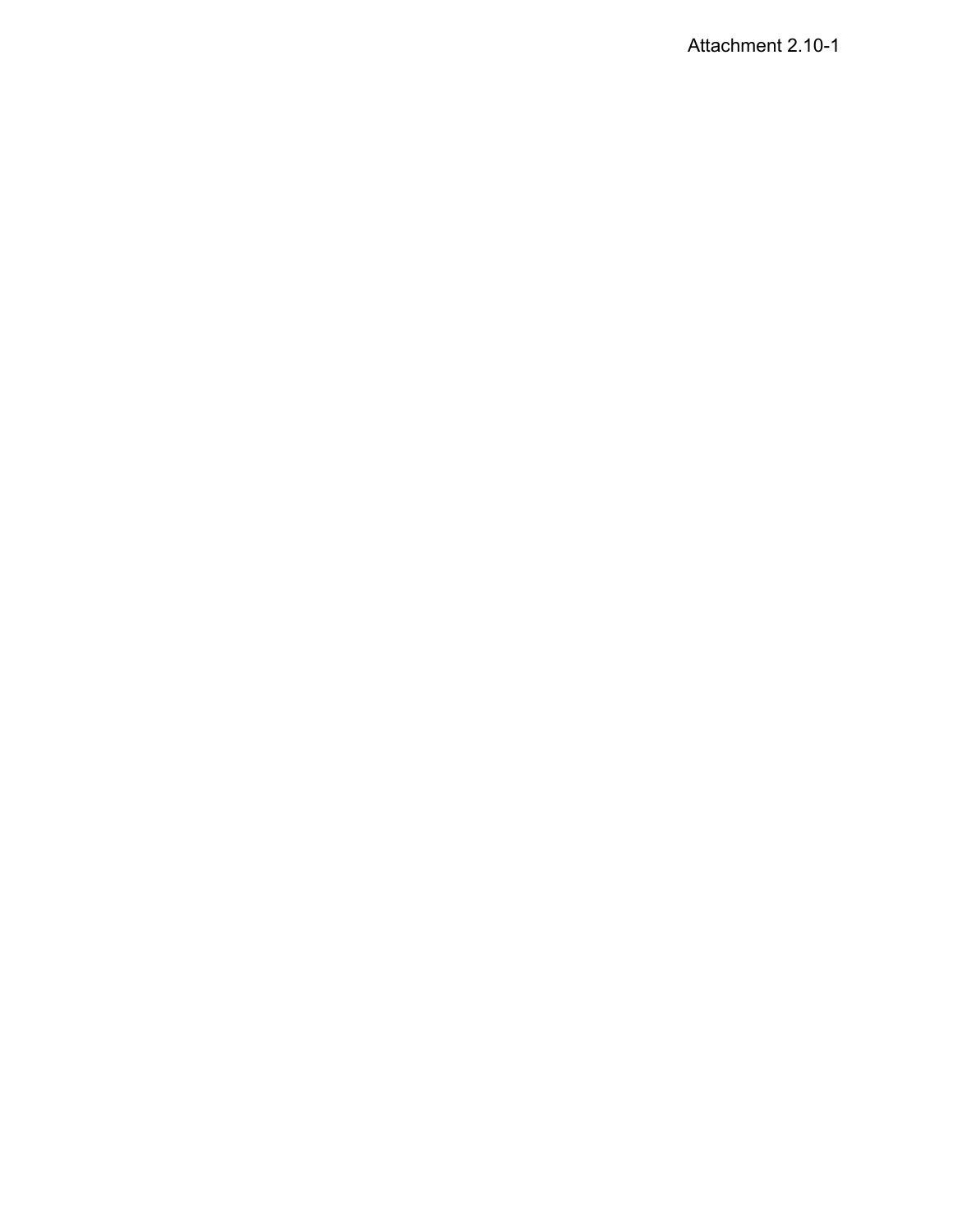## Liability Note

Ventyx provides this document "as is" without warranty of any kind, either expressed or implied, including, but not limited to, the implied warranty of merchantability or fitness for a particular purpose. Ventyx may make changes or improvements in the equipment, software, or specifications described in this document at any time and without notice.

Ventyx has made every reasonable effort to ensure the accuracy of this document; however, it may contain technical inaccuracies or typographical errors. Ventyx disclaims all responsibility for any labor, materials, or costs incurred by any person or party as a result of their use or reliance upon the content of this document. Ventyx and its affiliated companies shall in no event be liable for any damages (including, but not limited to, consequential, indirect or incidental, special damages or loss of profits, use or data) arising out of or in connection with this document or its use, even if such damages were foreseeable or Ventyx has been informed of their potential occurrence.

© 2008 by Ventyx. All rights reserved. No part of this document, or any software included with it, may be reproduced, stored in a retrieval system, or transmitted in any form or by any means, including photocopying, electronic, mechanical, recording or otherwise, without prior written consent of Ventyx. This document contains the proprietary and confidential information of Ventyx. The disclosure of its contents to any third party is strictly prohibited, without the prior written consent of Ventyx.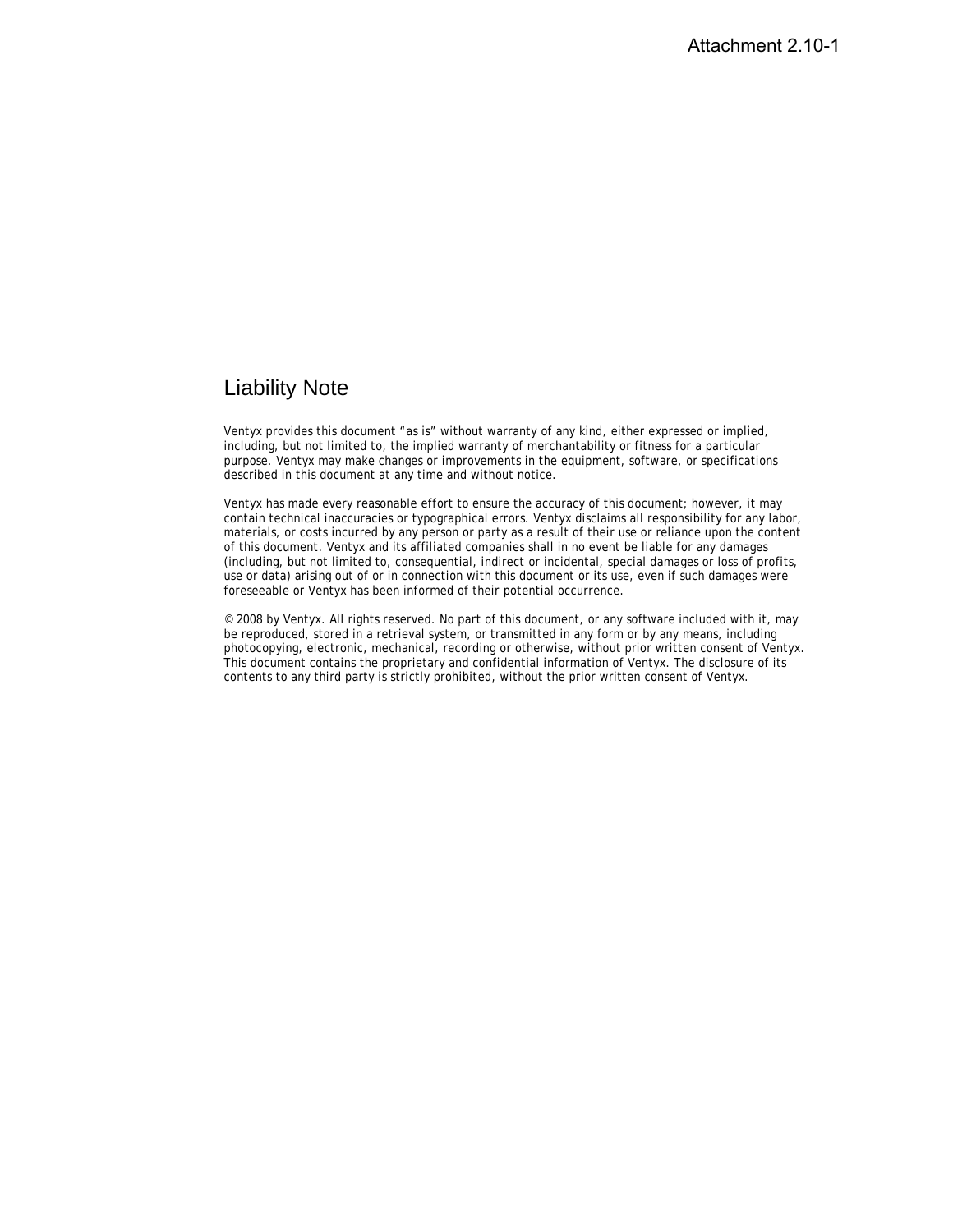## **Table of Contents**

#### **Section Page**

|   | 1.1           |                                                                            |  |
|---|---------------|----------------------------------------------------------------------------|--|
| 2 |               | PSCO FOCUSED ANALYSIS USING PORTFOLIO STATISTICAL ANALYSIS AND             |  |
|   |               |                                                                            |  |
|   | 2.1           |                                                                            |  |
|   | $2.2^{\circ}$ |                                                                            |  |
|   | 2.3           |                                                                            |  |
|   | 2.4           |                                                                            |  |
|   | 2.4.1         | Load Stochastic Process And Volatility Parameters2-3                       |  |
|   | 2.5           |                                                                            |  |
|   | 2.6           |                                                                            |  |
|   | 2.7           |                                                                            |  |
|   |               | 2.7.1                                                                      |  |
|   | 2.8           |                                                                            |  |
|   | 2.9           | Using A Generic Gas Turbine As A Proxy For Increasing Planning Reserves At |  |
|   |               |                                                                            |  |
|   |               |                                                                            |  |
|   |               | 2.10.1                                                                     |  |
|   |               |                                                                            |  |
| 3 |               |                                                                            |  |
|   |               |                                                                            |  |

# **List of Figures**

## **List of Tables**

| Table 1 Public Service of Colorado expected 2013 Summer Resource Capacity 2-2 |  |
|-------------------------------------------------------------------------------|--|
|                                                                               |  |
|                                                                               |  |
|                                                                               |  |
| Table 5 RMRG Contingency Assistance for PSCo Units Greater than 200 MW2-8     |  |
|                                                                               |  |
|                                                                               |  |

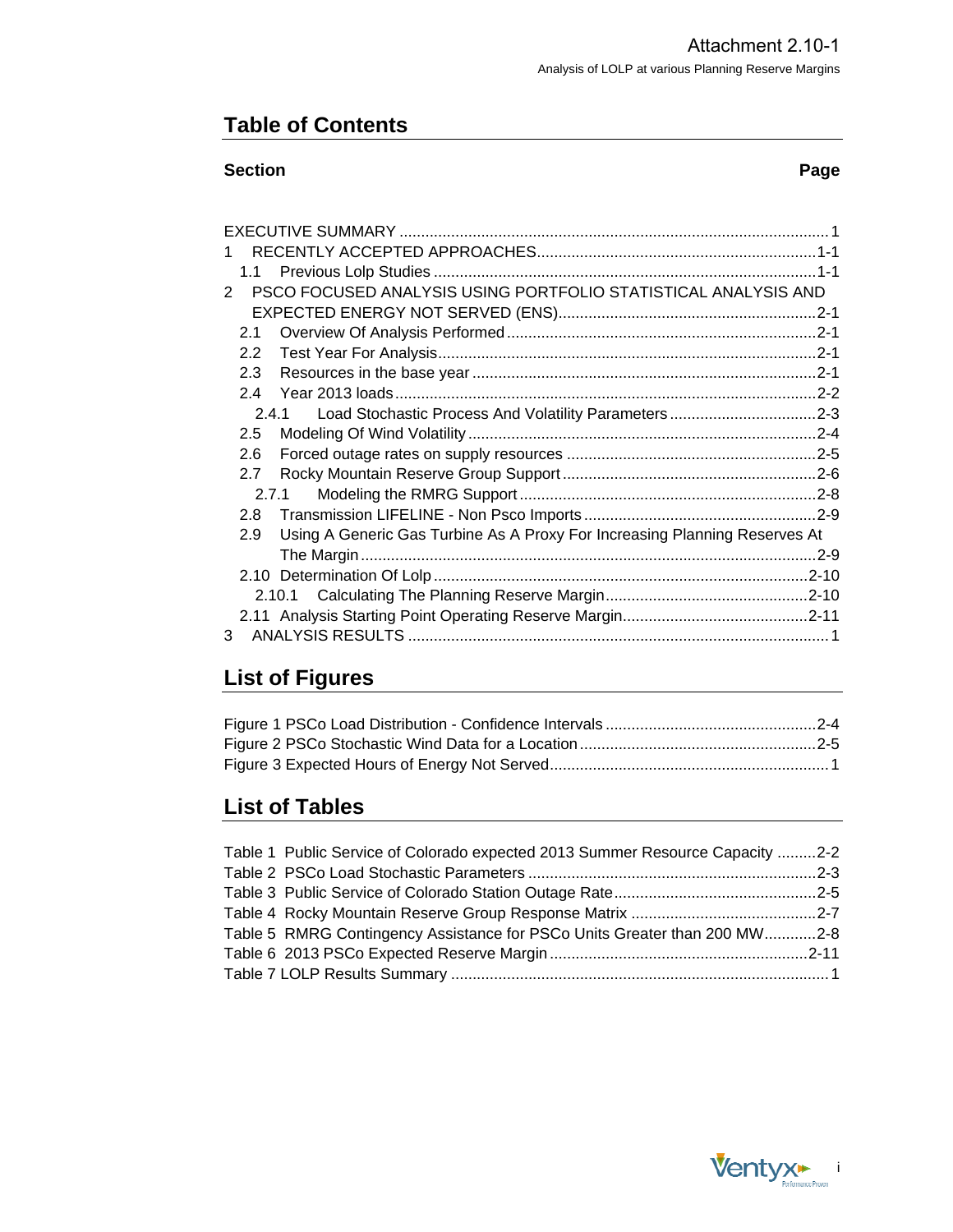# <span id="page-4-0"></span>**EXECUTIVE SUMMARY**

At the request of Public Service Company of Colorado (PSCo), Ventyx performed a stochastic analysis of the relationship between electric generating capacity reserve margin (aka, planning reserves) and the ability of the PSCo system to reliably maintain service to load. The analysis focused on the year 2013 and accounts for PSCo existing and expected generation resources and the anticipated availability characteristics of those resources. The analysis takes into consideration PSCo's hourly customer electric demands and the volatility of those demands due to weather. The analysis incorporates a representation of the reliability support that PSCo can expect to receive from the Rocky Mountain Reserve Group (RMRG) under single contingency events of 200 MW or greater. The reserve margin study also incorporates PSCo's obligation to carry approximately 419 MW of operating reserves for year 2013 as part of its membership in the RMRG. Additionally, the analysis considers the reliability contribution of transmission lifeline capacity generally reserved for system emergencies.

Ventyx performed the analysis using the Market Analytic's Planning & Risk Module (PaR). The load, wind generation, and unit availability were treated stochastically. The level of energy not served from the PaR modeling work was used to determine the expected level of reliability for the system for different levels of capacity reserve margin. The analysis indicates that a Planning Reserve Margin of 16.3% would provide an expected probability that the PSCo system would be unable to serve firm load customers approximately 1-day-in-10-years. This level of reliability is considered acceptable and often used as a standard for reliable systems within the electric utility industry.

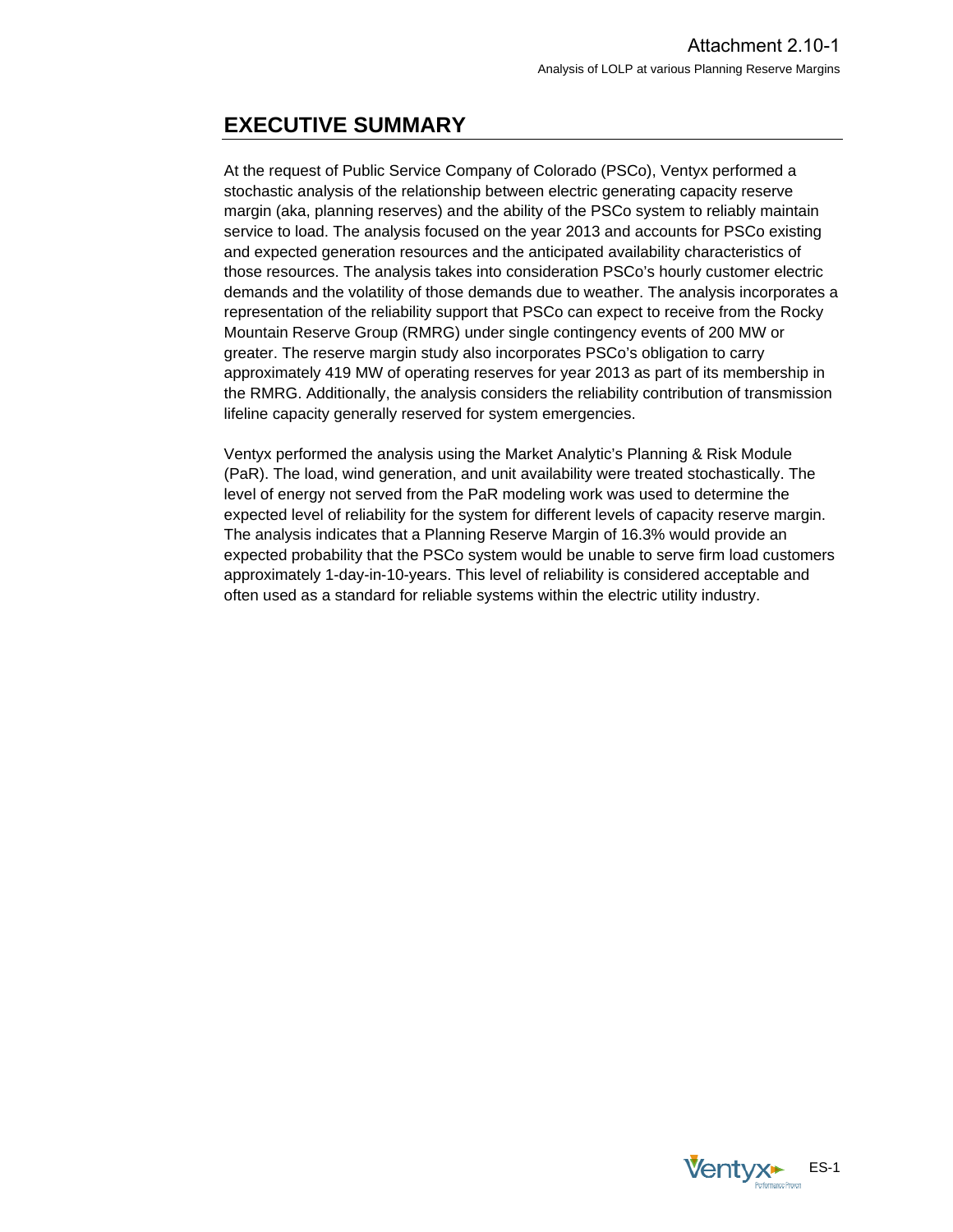## <span id="page-5-0"></span>**1 RECENTLY ACCEPTED APPROACHES**

## **1.1 PREVIOUS LOLP STUDIES**

In 2003 Resource Plan Filings with the California Public Utility Commission, three different Investor Owned Utilities (PG&E, SCE, and SDG&E) all performed portfolio stochastic analysis to assess appropriate levels of planning reserves. In these analyses, the utilities selected an upcoming applicable year and tested the ability of their power supply systems to meet customer loads in that year under different utility supply portfolios that gave different levels of planning reserve. The methodology involved performing hourly economic dispatch of resources against loads for each hour of the year. Because of the uncertainties of unit forced outage and load level variations caused by weather, multiple iterations of the year were performed. Under each iteration, Monte Carlo draws were made daily that adjusted load levels either upward or downward. Further, Monte Carlo draws were made to reflect possibilities of unit forced outage. The California PUC accepted the methodology at that time, but more recently some utilities have indicated that higher reserve margins should be required because of the possibility of nonperformance of PPAs, etc. The California PUC has therefore opened another proceeding to discuss possible changes to reflect these matters.

It is typical to use a 1-day-in-10-year Loss of Load Probability (LOLP) when determining the needed Planning Reserve Margin. This level of LOLP is equivalent to failing to serve the energy requirements of the system for 2.4 hours each year or 24 hours during a 10 year period.

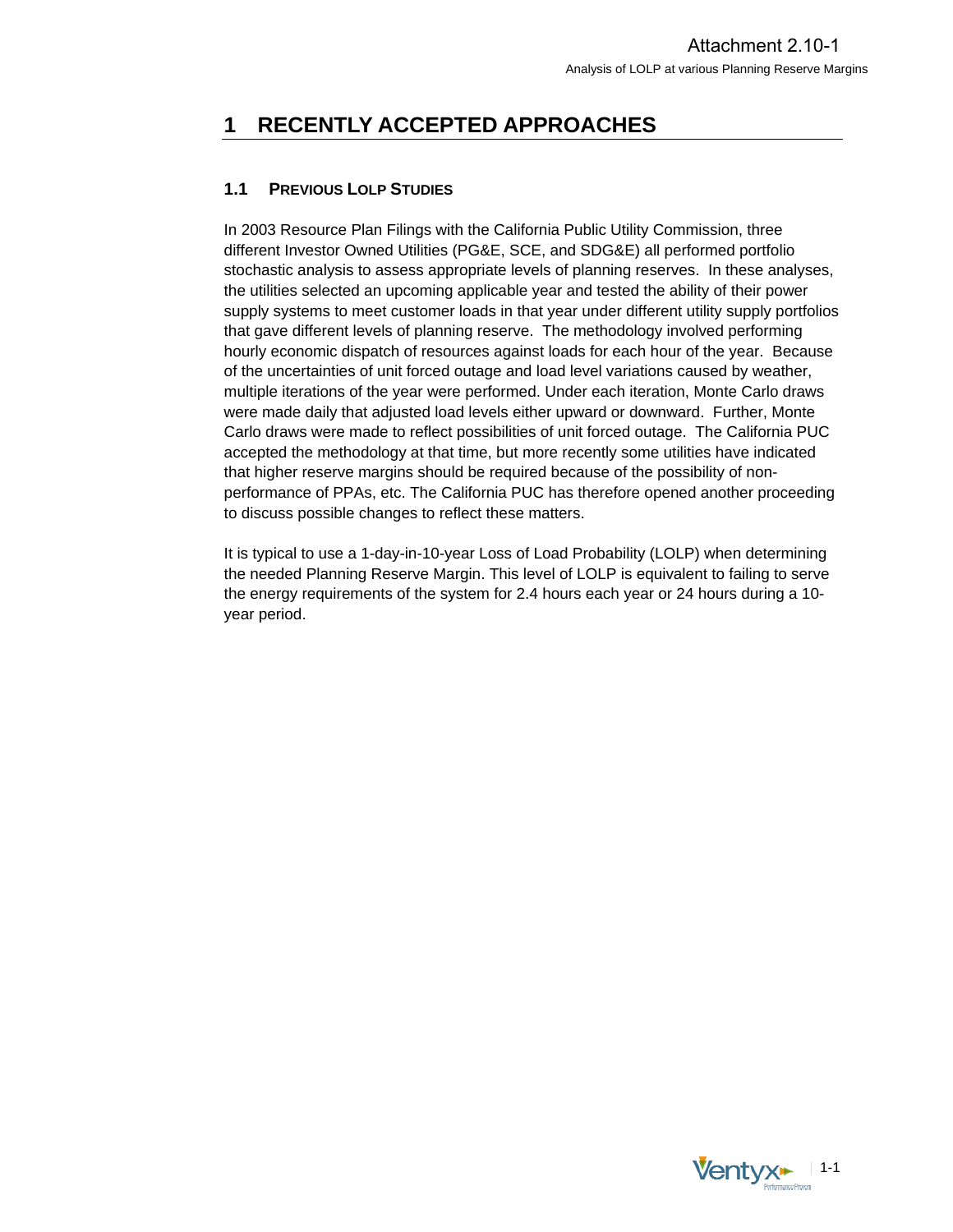## <span id="page-6-0"></span>**2 PSCO FOCUSED ANALYSIS USING PORTFOLIO STATISTICAL ANALYSIS AND EXPECTED ENERGY NOT SERVED (ENS)**

### **2.1 OVERVIEW OF ANALYSIS PERFORMED**

Ventyx has performed a stochastic analysis of Loss of Load Probability on the PSCo system in a manner similar to the analysis performed by California investor owned utilities in the year 2003 and accepted by the California PUC as well as by PSCo in 2004 (filed with PSCo's 2003 LCP). In particular, Ventyx focused on PSCo existing and expected generation resources and loads in year 2013. The analysis also reflects a PSCo operating reserve of 419 MW, which represents PSCo's expected operating reserve obligation under the RMRG after the Comanche 3 unit becomes operational.

Ventyx utilized its regional Market Analytics software module, Planning & Risk, to perform this stochastic reserve margin analysis of the PSCo system. The key factors represented stochastically in this analysis are:

- Unit forced outages and maintenance,
- Weather related load volatility,
- Wind generation, and
- Transmission lifeline capacity.

Ventyx stochastically simulated the hourly dispatch of the PSCo system for year 2013, where Monte Carlo draws were performed for 100 iterations in order to capture the impact of uncertainties in these key factors.

## **2.2 TEST YEAR FOR ANALYSIS**

Consistent with PSCo's 2007 CRP, PSCo provided the portfolio of resources, wind pattern, unit maintenance and forced outages and the hourly load forecast for the year 2013 for the purpose of this study.

#### **2.3 RESOURCES IN THE BASE YEAR**

PSCo generation resources in the year 2013 reflected in the analyses are listed in Table 1 below. The Comanche 3 facility was modeled at it full expected capacity of 784 MW and the full load requirements of IREA and Holy Cross were included in the modeling of customer demand (i.e., as opposed to modeling only PSCo's share of Comanche 3 and removing the portion of IREA and Holy Cross's load that will be served by their ownership share of Comanche 3).

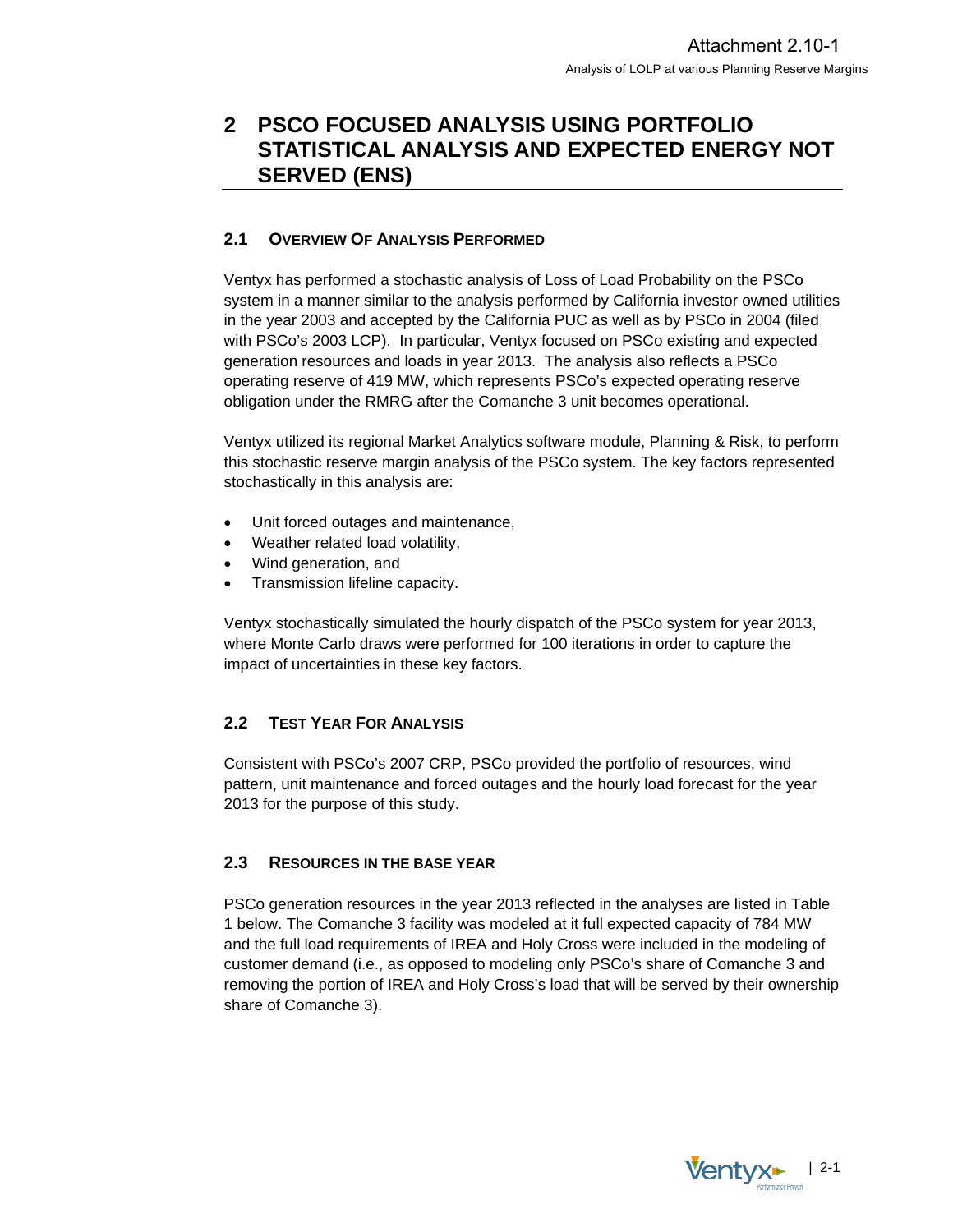| Public Service of Colorado expected 2013 Summer Resource Capacity |       |                        |                        |                        |                        |                        |                               |  |  |  |  |
|-------------------------------------------------------------------|-------|------------------------|------------------------|------------------------|------------------------|------------------------|-------------------------------|--|--|--|--|
| Peak<br><b>Resource</b><br><b>Capacity</b><br>МW                  |       | <b>Resource</b>        | Peak<br>Capacity<br>МW | <b>Resource</b>        | Peak<br>Capacity<br>МW | Resource               | Peak<br>Capacity<br><b>MW</b> |  |  |  |  |
| Alamosa 1                                                         | 12.82 | Comanche 1             | 325                    | Hayden 1               | 139                    | Sunshine Hydro         | 0.7                           |  |  |  |  |
| Alamosa 2                                                         | 13.5  | Comanche 2             | 335                    | Hayden 2               | 99                     | Tacoma Hydro           | 8.5                           |  |  |  |  |
| AMES HYDRO                                                        | 3.75  | Comanche 3             | 784                    | <b>HillCrest Hydro</b> | 2.3                    | Thermo RS1 31CC        | 152                           |  |  |  |  |
| Arapahoe CC                                                       | 479   | Craig 1                | 41.6                   | Kohler Hydro           | 0.15                   | Tower04WT              | 42.12                         |  |  |  |  |
| Basin1 LRS2                                                       | 50    | Craig 2                | 41.6                   | LakeGeorge Hydro       | 0.23                   | Tower41WT              | 98.75                         |  |  |  |  |
| Basin1 LRS3                                                       | 50    | CT_129_A               | 258.6                  | Manchief CT            | 260.7                  | Tower49WT              | 41.37                         |  |  |  |  |
| Basin2 LRS2                                                       | 37.5  | Dillon Hydro           | 1.9                    | Maxwell Hydro          | 0.15                   | Tri2 Craig1            | 9.93                          |  |  |  |  |
| Basin2 LRS3                                                       | 37.5  | Foothills Hydro        | 2.3                    | On Site Solar          | 11.89                  | Tri2 Craig2            | 9.93                          |  |  |  |  |
| Betasso Hydro                                                     | 8.57  | Fruita                 | 15                     | Orodell Hydro          | 0.22                   | Tri2 Craig3            | 38.29                         |  |  |  |  |
| BioGas 75th ST                                                    | 0.5   | FSV CC 1x1             | 226                    | Ouray Hydro            | 0.5                    | Tri2 LRS2              | 19.18                         |  |  |  |  |
| <b>BioMass</b>                                                    | 4     | FSV CC 2x1             | 252                    | Palisade Hydro         | 1.7                    | Tri2 LRS3              | 19.18                         |  |  |  |  |
| Brush 13                                                          | 75    | FSV CC 3x1             | 230                    | Pawnee 1               | 505                    | Tri3 Craig1            | 2.49                          |  |  |  |  |
| Brush 4D CC2                                                      | 133   | <b>FSV CT</b>          | 270                    | PlainsEnd2 CC          | 224                    | Tri3 Craig2            | 2.49                          |  |  |  |  |
| Cabin Crk Gen1                                                    | 105   | Ft Lupton 1            | 44.7                   | Redlands Hydro         | 1.4                    | Tri3 Craig3            | 9.84                          |  |  |  |  |
| Cabin Crk Gen2                                                    | 105   | Ft Lupton 2            | 44.7                   | Roberts T Hydro        | 6.1                    | Tri3 LRS2              | 4.8                           |  |  |  |  |
| Central Solar                                                     | 11.12 | Georgetown Hydro       | 1.2                    | Rocky Mtn CC21         | 601                    | Tri3 LRS3              | 4.8                           |  |  |  |  |
| Cherokee 1                                                        | 107   | Gross Res Hydro        | 8.1                    | Salida Hydro           | 1.4                    | <b>TST Brighton</b>    | 132                           |  |  |  |  |
| Cherokee 2                                                        | 106   | Spindle_CT             | 269                    | Shoshone Hydro         | 15                     | <b>TST Limon</b>       | 66                            |  |  |  |  |
| Cherokee 3                                                        | 152   | <b>SPS TieLine</b>     | 101                    | Stagecoach Hydro       | 0.8                    | <b>UNC Greeley EXT</b> | 68.86                         |  |  |  |  |
| Cherokee 4                                                        | 352   | Valmont 6              | 43                     | Strontia Hydro         | 1.2                    | Valmont 5              | 186                           |  |  |  |  |
| <b>Cherokee Diesel</b>                                            | 5.5   | <b>WM Landfill Gas</b> | 3.2                    | SunEdison Solar        | 2.87                   |                        |                               |  |  |  |  |

<span id="page-7-0"></span>

| Table 1                                                                  |  |
|--------------------------------------------------------------------------|--|
| <b>Public Service of Colorado expected 2013 Summer Resource Capacity</b> |  |

(Wind contributed 12.5% of nameplate, Solar at 58% and Cabin Creek 210 MW)

In the analysis, the PSCo wind generation resources were lumped together into three distinct geographic zones: Colorado/Wyoming border zone near the existing Ponnequin facility, northeast zone near Peetz Table, and the southern zone near the Colorado Green facility. The three wind zones provide geographic diversity for wind generation based on the modeling techniques applied for stochastic wind generation discussed later in this report. For the calculation of planning reserves, the wind capacity is counted at 12.5% of their nameplate capacity.

#### **2.4 YEAR 2013 LOADS**

The analysis applied Monte Carlo draws on load to reflect the likelihood that loads will be higher or lower as a result of weather, than what is being forecast for year 2013. To perform this type of Monte Carlo analysis, an hourly profile of PSCo loads for the year 2013 was developed. The forecasted peak demand for year 2013 is 7,310 MW, which is comprised of the September 2007 peak demand of 7,094 MW and an additional 216 MW of coincident peak demand from IREA and Holy Cross. As seen above Comanche 3 was modeled at its full capacity to accommodate serving the full load requirements of IREA and Holy Cross. While IREA and Holy Cross will have a 250 MW share of the Comanche 3 unit, it is expected that only 216 MW of load would be coincidental with the PSCo peak demand and only that coincident amount was considered for the total 2013 PSCo peak

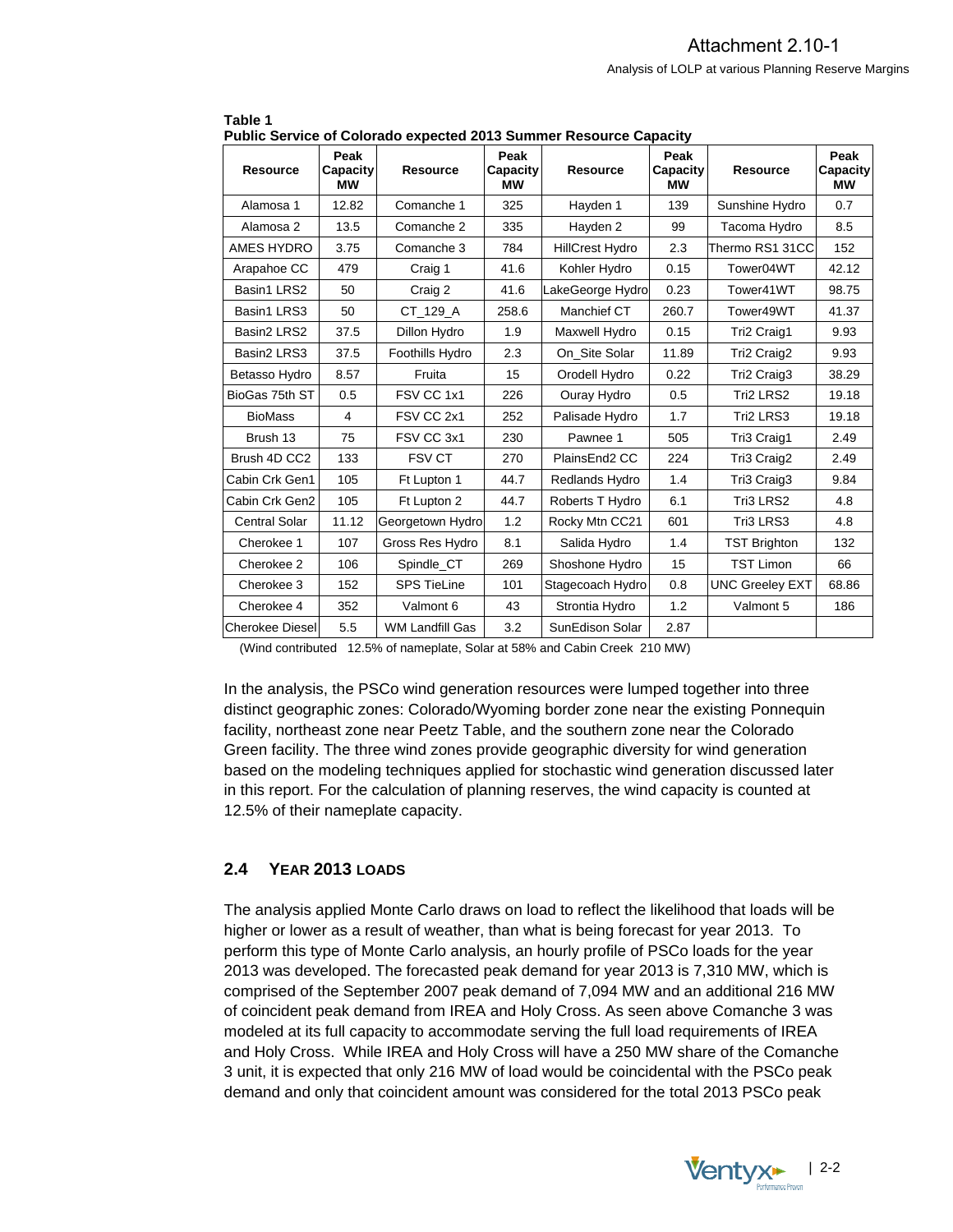<span id="page-8-0"></span>demand. As described above, PSCo's portion of Comanche 3 and IREA's and Holy Cross's portion of Comanche 3, totaling to 784 MW of capacity for Comanche 3, was also included since IREA and Holy Cross wholesale load requirements were included as part of the PSCo load.

#### **2.4.1 Load Stochastic Process and Volatility Parameters**

The stochastic model used to perform the stochastic draws on load is a two-factor model in which one factor represents short-term or temporary deviations and the other factor represents long-term or cumulative deviations. Long-term effects include trends such as change in annual peak demand growth and other forces whose effects are of long duration, which follow a random walk. In the short term, shocks may drive variables away from their long-term equilibrium level, but adjustment processes tend to pull them back to their equilibrium or expected level in the short term. In other words, short-term shocks such as changes to load due to weather are mean reverting. The rate at which the random variable tends to revert to the expected value is an input to the process. This is referred to as the mean reversion rate. The two-factor model combines the short-term mean reverting process with the long-term random walk process.

The volatility estimates for PSCo load in this study were developed from historical hourly load data from 1996-2007. The estimated short-term stochastic parameters for PSCo load, used as inputs into the Planning & Risk models stochastic analysis, are presented in Table 2 below. Long-term stochastic parameters were not necessary since the study period is a single year. As a result of these stochastic parameter inputs, a distribution of load volatility is created.

| T OOO LOGG OLOGHGOLIG T GIGHTCLOIS |                     |       |  |  |  |  |  |  |  |
|------------------------------------|---------------------|-------|--|--|--|--|--|--|--|
| Season <sup>1</sup>                | Load<br><b>PSCo</b> |       |  |  |  |  |  |  |  |
| 2013                               | Alpha               | Sigma |  |  |  |  |  |  |  |
| Winter                             | 0.275               | 0.014 |  |  |  |  |  |  |  |
| <b>Spring</b>                      | 0.266               | 0.015 |  |  |  |  |  |  |  |
| <b>Summer</b>                      | 0.195<br>0.016      |       |  |  |  |  |  |  |  |
| Fall                               | 0.276<br>0.019      |       |  |  |  |  |  |  |  |
| $\cdot$                            |                     |       |  |  |  |  |  |  |  |

#### **Table 2 PSCo Load Stochastic Parameters**

Source: Ventyx.

-

Figure 1 illustrates the  $5<sup>th</sup>$ , Average, and  $95<sup>th</sup>$  confidence intervals of load distribution for the year 2013.

<span id="page-8-1"></span><sup>1</sup> Season definition: Winter = December-February; Spring = March-May; Summer = June-August; Fall = September-November. Sigma is the volatility parameter and alpha is the mean reversion parameter.

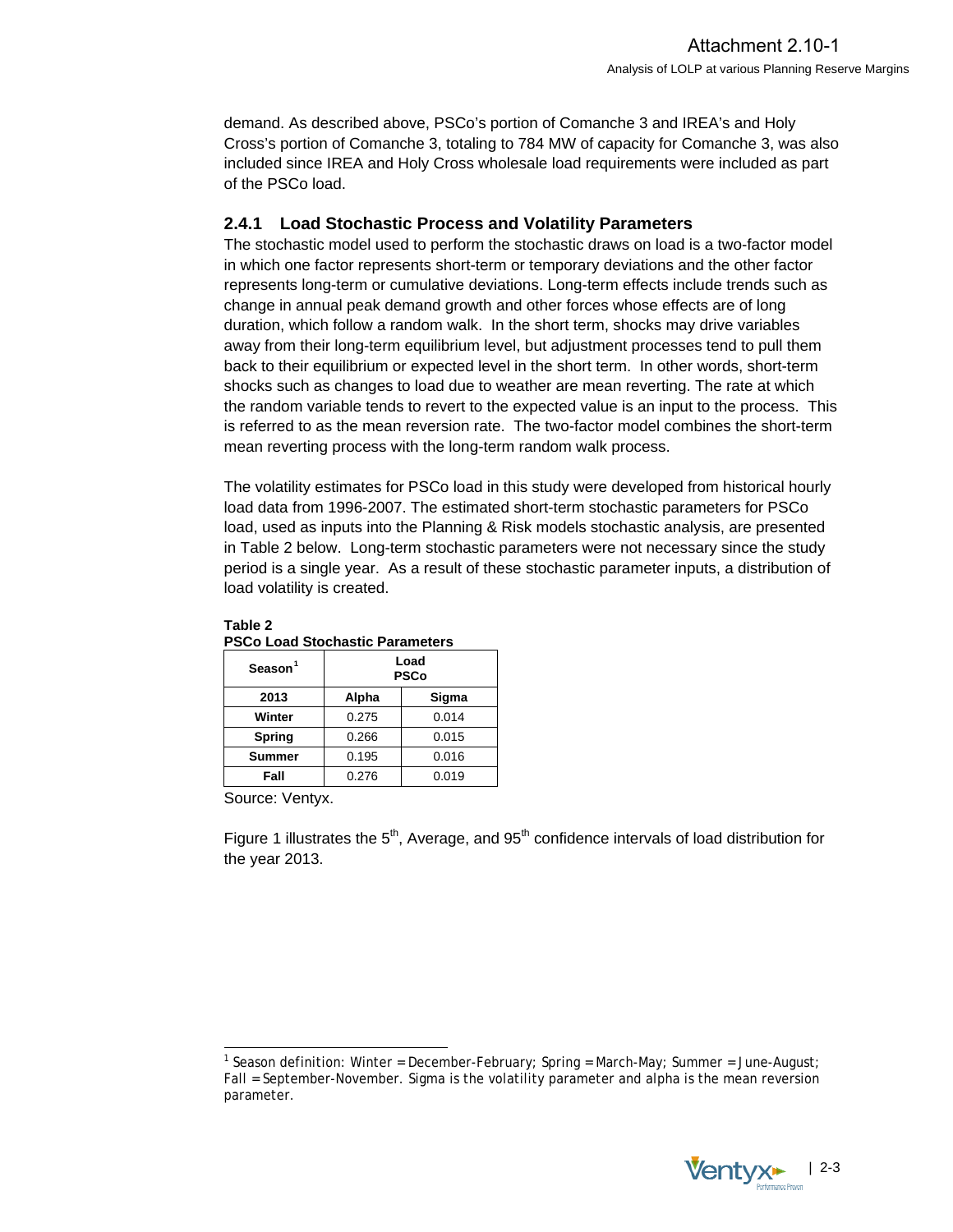<span id="page-9-0"></span>**Figure 1 PSCo Load Distribution - Confidence Intervals** 



#### **2.5 MODELING OF WIND VOLATILITY**

Using historical hourly wind generation from existing PSCo wind facilities, Ventyx created 100 different hourly wind patterns that reflect the unpredictable nature of the PSCo wind resource. PSCo provided wind shapes for three wind zones: Colorado/Wyoming border, northeast Colorado, and southeast Colorado. These three wind shapes were utilized to model wind variability within the analysis.

The stochastic wind data was developed external to the Planning & Risk model, and introduced during model simulation. The following method was used in creating the stochastic wind data:

- 1. Hourly historical wind shapes for the three locations were developed and each fluctuates differently due to their location and associated wind pattern.
- 2. To capture the randomness of wind generation, Ventyx used its Hourly Historical Simulation Tool, which randomizes daily-hourly profiles within a month. This process was repeated for each aggregated wind location. For example, in creating the 24 hour by 100 iterations of data for January 1 for a location, the random number generator picked which hourly day profile in January to choose. Since January has 31 days, the random number generator chose any one of the 31 days of January for each of the 100 iterations for January 1. So for January 1, iteration 1 may use the hourly profile of day 30 of January, iteration 2 may use the hourly profile of day 2 of January and so on. This process was continued until all days of the year for each of the 100 iterations was developed. Figure 2 shows the stochastic wind data for a representative week in July.

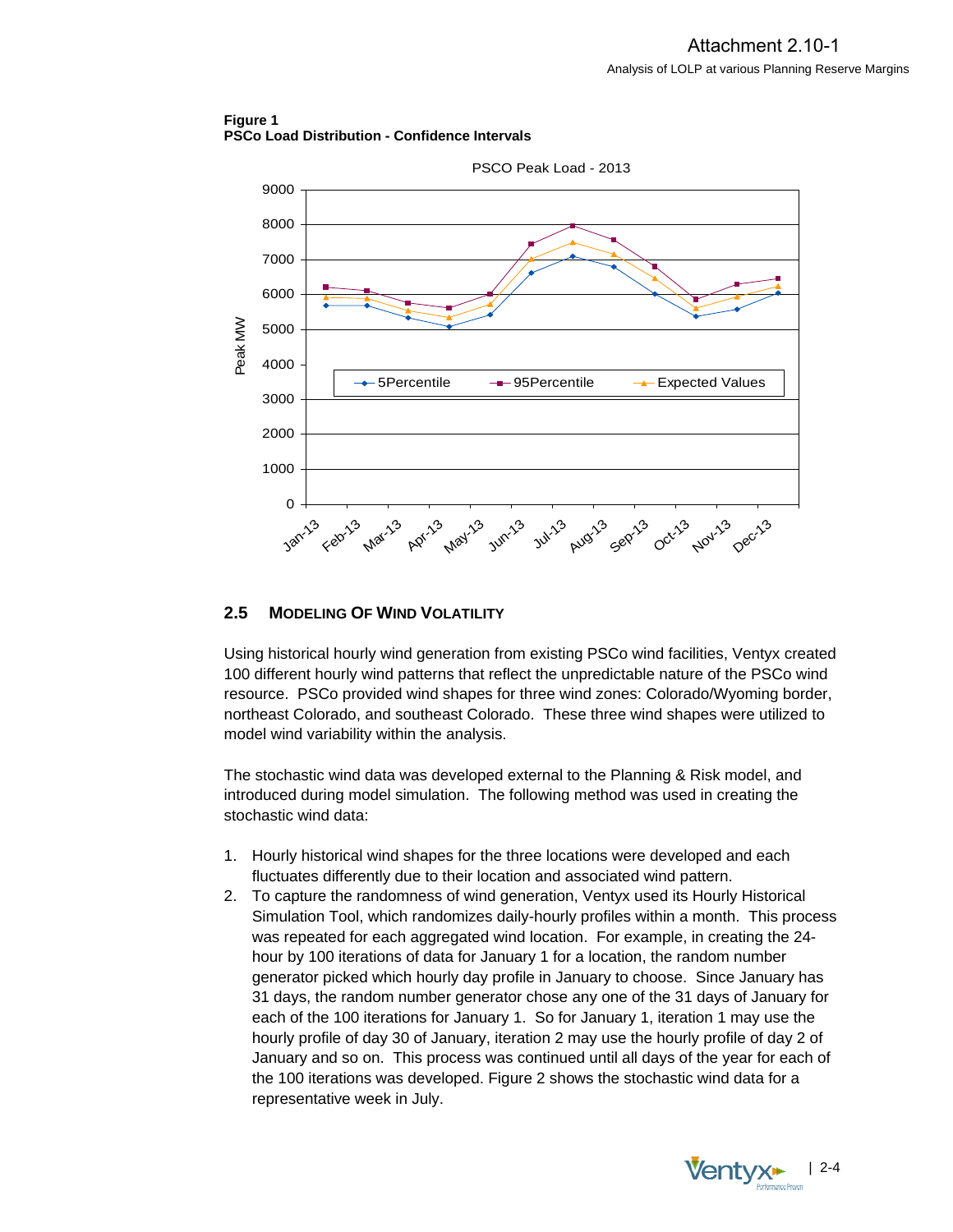<span id="page-10-0"></span>

integration and included in the model simulation. **Figure 2** 



#### **2.6 FORCED OUTAGE RATES ON SUPPLY RESOURCES**

The expected level of forced outages for PSCo units (both owned and purchased) was estimated from actual historical availability data. The model assumed the following expected levels of forced outage rates on the following supplies.

| Public Service of Colorado Station Outage Rate |             |                        |             |                    |             |  |  |  |  |  |  |
|------------------------------------------------|-------------|------------------------|-------------|--------------------|-------------|--|--|--|--|--|--|
| <b>Station</b>                                 | <b>EFOR</b> | <b>Station</b>         | <b>EFOR</b> | <b>Station</b>     | <b>EFOR</b> |  |  |  |  |  |  |
| Alamosa 1                                      | 0.10%       | Dillon Hydro           | 5.00%       | Rocky Mtn CC21     | 5.00%       |  |  |  |  |  |  |
| Alamosa 2                                      | 0.10%       | Foothills Hydro        | 5.00%       | Salida Hydro       | 3.00%       |  |  |  |  |  |  |
| AMES HYDRO                                     | 6.00%       | Fruita                 | 7.30%       | Shoshone Hydro     | 1.00%       |  |  |  |  |  |  |
| ArapCC                                         | 1.60%       | FSV CC 1x1             | 2.50%       | Spindle_CT         | 3.00%       |  |  |  |  |  |  |
| Basin1 LRS2                                    | 3.00%       | FSV CC 2x1             | 2.50%       | <b>SPS TieLine</b> | 0.50%       |  |  |  |  |  |  |
| Basin1 LRS3                                    | 3.00%       | FSV CC 3x1             | 2.50%       | Stagecoach Hydro   | 5.00%       |  |  |  |  |  |  |
| Basin2 LRS2                                    | 3.00%       | <b>FSV CT</b>          | 3.00%       |                    | 5.00%       |  |  |  |  |  |  |
| Basin2 LRS3                                    | 3.00%       | Ft Lupton 1            | 9.50%       | Sunshine Hydro     | 5.00%       |  |  |  |  |  |  |
| Betasso Hydro                                  | 5.00%       | Ft Lupton 2            | 17.20%      | Tacoma Hydro       | 5.00%       |  |  |  |  |  |  |
| BioGas 75th ST                                 | 3.00%       | Gen GT                 | 3.60%       | Thermo RS1 31CC    | 3.00%       |  |  |  |  |  |  |
| <b>BioMass</b>                                 | 10.00%      | Georgetown Hydro       | 2.00%       | Tri2 Craig1        | 4.80%       |  |  |  |  |  |  |
| Brush 13                                       | 2.00%       | Gross Res Hydro        | 5.00%       | Tri2 Craig2        | 4.80%       |  |  |  |  |  |  |
| Brush 4D CC2                                   | 2.00%       | Hayden 1               | 6.60%       | Tri2 Craig3        | 3.00%       |  |  |  |  |  |  |
| Cabin Crk Gen1                                 | 6.00%       | Hayden 2               | 3.50%       | Tri2 LRS2          | 3.00%       |  |  |  |  |  |  |
| Cabin Crk Gen2                                 | 6.00%       | <b>HillCrest Hydro</b> | 5.00%       | Tri2 LRS3          | 3.00%       |  |  |  |  |  |  |

**Table 3 Public Service of Colorado Station Outage Rate** 

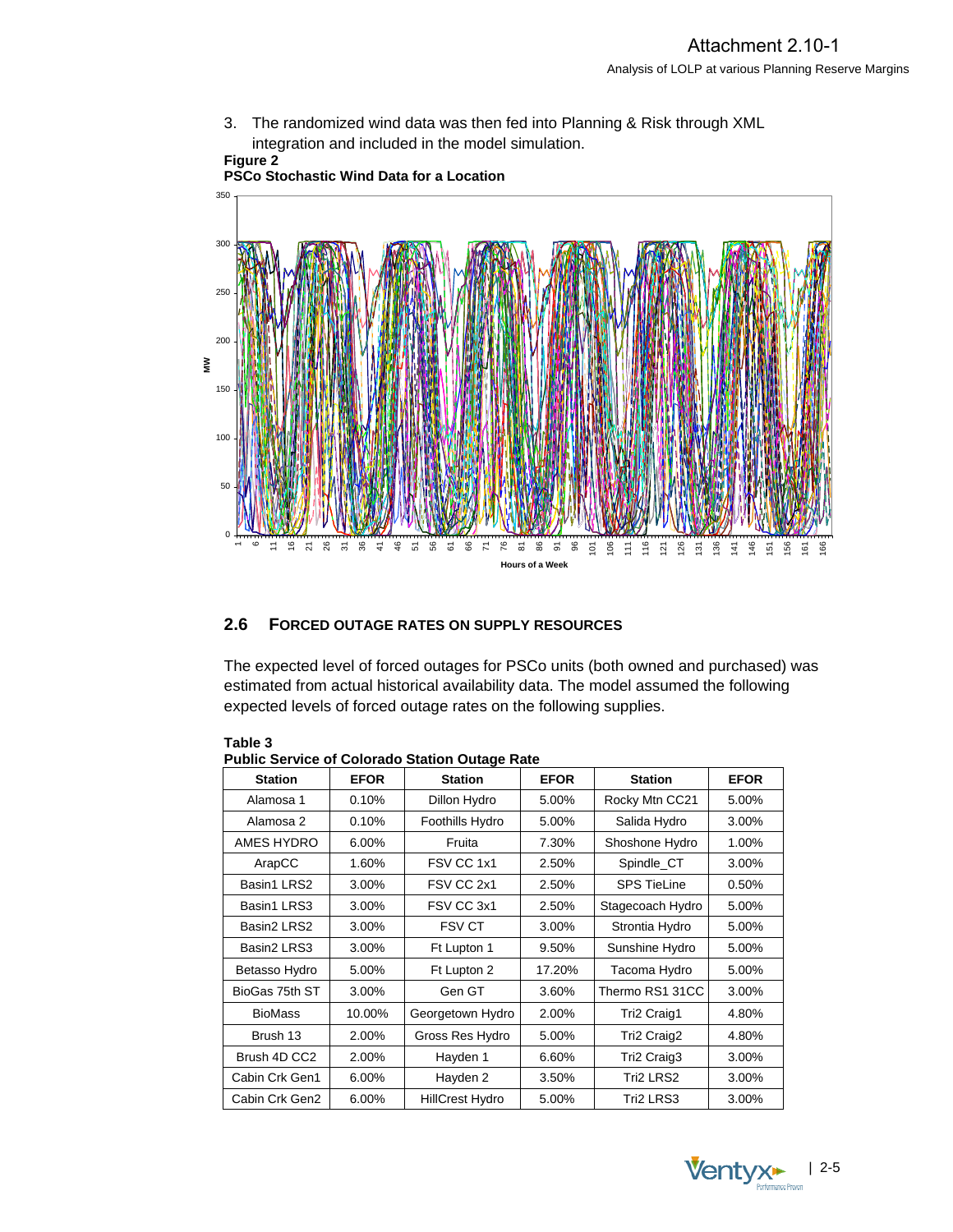<span id="page-11-0"></span>

| <b>Station</b>                | <b>EFOR</b>       | <b>Station</b>         | <b>EFOR</b>     | <b>Station</b>         | <b>EFOR</b> |
|-------------------------------|-------------------|------------------------|-----------------|------------------------|-------------|
| Cherokee 1                    | 9.50%             | Kohler Hydro           | 5.00%           | Tri3 Craig1            | 4.80%       |
| Table continued on next page. |                   |                        |                 |                        |             |
| Cherokee 2                    | 12.40%            | LakeGeorge Hydro       | 5.00%           | Tri3 Craig2            | 4.80%       |
| Cherokee 3                    | 10.10%            | Manchief CT            | 5.00%           | Tri3 Craig3            | 3.00%       |
| Cherokee 4                    | 8.90%             | Maxwell Hydro          | 5.00%           | Tri3 LRS2              | 3.00%       |
| Cherokee Diesel               | 9.40%             | Orodell Hydro<br>5.00% |                 | Tri3 LRS3              | 3.00%       |
| Comanche 1                    | 13.30%            | Ouray Hydro            | 5.00%           | <b>TST Brighton</b>    | 5.00%       |
| Comanche 2                    | 4.40%             | Palisade Hydro         | 3.00%           | <b>TST Limon</b>       | 5.00%       |
| Comanche 3                    | 6.30%<br>Pawnee 1 |                        | 8.40%           | <b>UNC Greeley EXT</b> | 5.00%       |
| Craig 1<br>4.80%              |                   | PlainsEnd2 CC          | 1.50%           | Valmont 5              | 4.20%       |
| Craig 2                       | 4.80%             | Redlands Hydro         | 5.00%           | Valmont 6              | 9.90%       |
| CT 129 A                      | Roberts T Hydro   | 5.00%                  | WM Landfill Gas | 5.00%                  |             |

100 iterations of the model were run for year 2013. Monte Carlo draws determined if a resource was on forced outage or not. In this case, the model was set up so that if a unit was forced out in a week as a result of a Monte Carlo draw, the unit is assumed out for the entire week. If a unit has an expected forced outage rate of, for example, 5%, then the average outage hours for that unit over the 100 iterations is 5% of the time. However, any individual iteration could have an outage rate for that iteration for the year of greater or less than 5%. The Monte Carlo draws are designed such that over a large number of random draws of unit outage, statistically one would expect the average hours of unit being forced out during a year to be 5%. However, statistically it is possible that over 100 iterations the average outage rate is slightly above or below the 5% number.

#### **2.7 ROCKY MOUNTAIN RESERVE GROUP SUPPORT**

One key aspect of the analysis was to reflect the reliability support that PSCo receives from neighboring electric systems. PSCo is a member of the Rocky Mountain Reserve Group (RMRG) and thus has the right to call for support from the group under certain qualifying contingency events. In accordance with the RMRG rules, PSCo must notify the RMRG group and may request group support for outages of PSCo plants of 200 MW and larger. For outage events of less than 200 MW, PSCo is not required to notify the RMRG group and generally covers the event using its own reserves. For this analysis Ventyx reflected RMRG support to PSCo for outages of plants of 200 MW or larger. Table 4 shows the RMRG Response Matrix and the contingency assistance provided to PSCo by the RMRG Members. The RMRG support contained in Table 4 is based on the individual members' forecasts of load for year 2013.

The RMRG Response Matrix details the amount of contingency assistance provided to PSCo at different megawatt levels of outages. The contingency assistance by RMRG rules is available only for the hour of the event and the following hour for a total of 2 hours per outage event per month. If multiple units are out at the same time, the contingency assistance is provided to the unit with largest capacity.

Based on the RMRG response matrix, Ventyx calculated the RMRG contingency assistance provided by the participating surrounding utilities to PSCo for the PSCo units above 200 MW. Table 5 summarizes the RMRG assistance available for each unit.

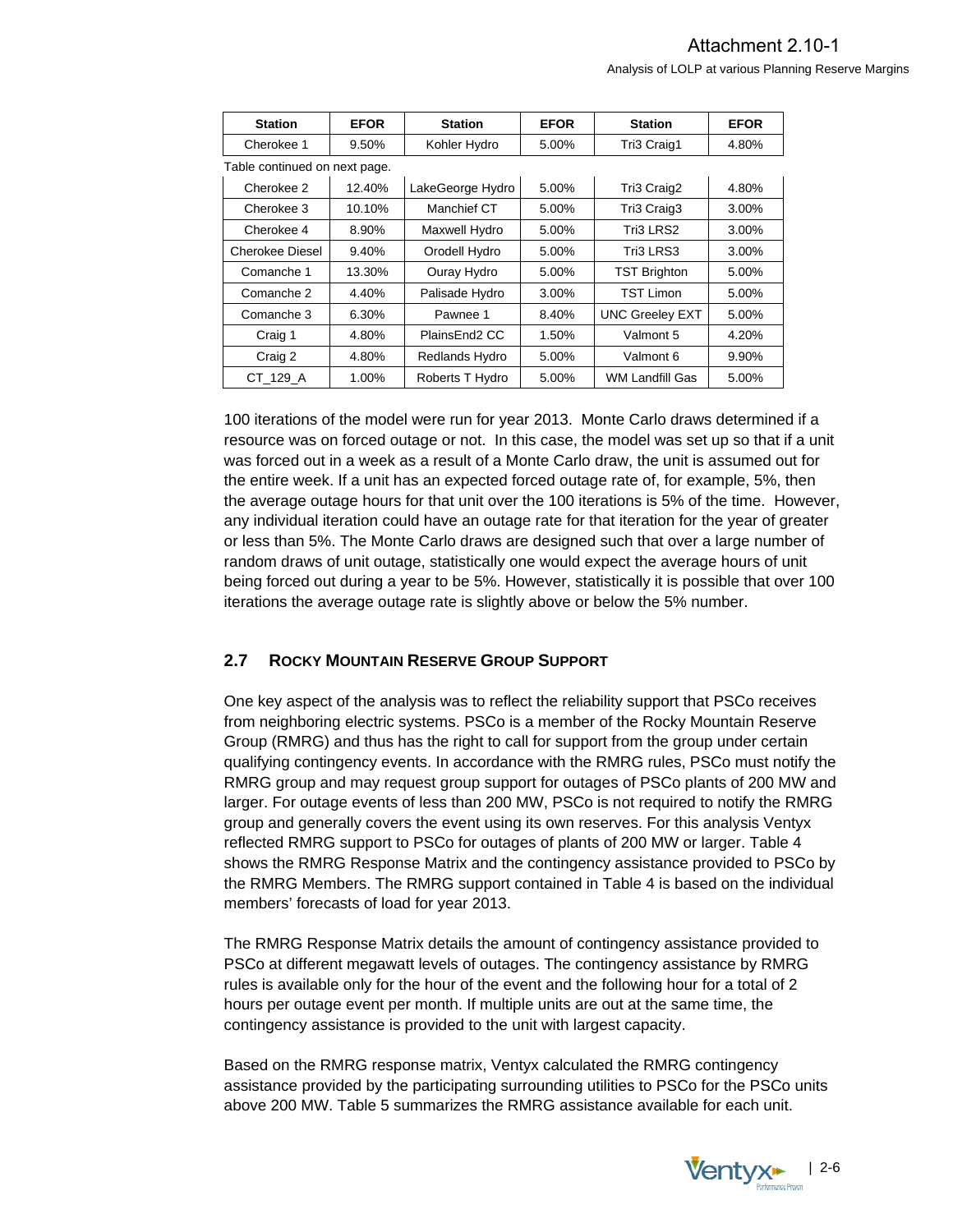|                              |            | <b>B1</b> | <b>B2</b> | $\cdots$<br><b>B3</b> | <b>B4</b>       | <b>B5</b>       | <b>B6</b>      | <b>B7</b>      | <b>B8</b>       | <b>B9</b>                   | <b>B10</b>  | <b>B11</b>  | <b>B12</b>      | <b>B13</b> | <b>B14</b>     |
|------------------------------|------------|-----------|-----------|-----------------------|-----------------|-----------------|----------------|----------------|-----------------|-----------------------------|-------------|-------------|-----------------|------------|----------------|
| <b>RMRG responsibilty</b>    |            |           |           |                       | 784             | 759             | 734            | 709            | 684             | 659                         | 634         | 609         | 584             | 559        | 534            |
| EMERGENCY ASST *-> FOR PSCO  |            |           |           |                       | 391             | 378             | 367            | 354            | 341             | 329                         | 317         | 305         | 294             | 283        | 269            |
|                              | <b>RRR</b> |           |           |                       |                 |                 |                |                |                 | Member response requirement |             |             |                 |            |                |
| <b>MEAN</b>                  | 0.011756   |           |           |                       | 10 <sup>1</sup> | 9               | 9              | 9              | 8               | 8 <sup>1</sup>              | 8           |             |                 |            | $\overline{7}$ |
| <b>WMPA</b>                  | 0.002232   |           |           |                       | 2 <sup>1</sup>  | $\overline{2}$  | $\overline{2}$ | $\overline{2}$ | $\overline{2}$  | $\overline{2}$              | 1           |             |                 |            | $\mathbf{1}$   |
| <b>TRIS</b>                  | 0.108974   |           |           |                       | 88              | 85              | 83             | 80             | $\overline{77}$ | 75                          | 72          | 69          | 66              | 64         | 61             |
| <b>BHPL</b>                  | 0.035493   |           |           |                       | 29              | 28              | 27             | 26             | 25              | 24                          | 23          | 23          | 22              | 21         | 20             |
| CSU                          | 0.074984   |           |           |                       | 61              | 59              | 57             | 55             | 53              | 51                          | 49          | 48          | 46              | 44         | 42             |
| <b>FRPC</b>                  | 0.007988   |           |           |                       | 6               | 6               | 6              | 6              | 6               | 5 <sub>l</sub>              | 5           | 5           | 5               | 5          | $\overline{4}$ |
| <b>WACM</b>                  | 0.062762   |           |           |                       | 51              | 49              | 48             | 46             | 44              | 43                          | 41          | 40          | 38              | 37         | 35             |
|                              |            |           |           |                       | $\mathbf 0$     | $\mathbf 0$     | $\overline{0}$ | $\mathbf 0$    | $\Omega$        | $\overline{0}$              | 0           | 0           | $\Omega$        | $\Omega$   | $\mathbf 0$    |
| <b>WALC</b>                  | 0.034187   |           |           |                       | 28              | $\overline{27}$ | 26             | 25             | 24              | 23                          | 23          | 22          | 21              | 20         | 19             |
|                              |            |           |           |                       | $\Omega$        | $\mathbf 0$     | $\Omega$       | $\mathbf 0$    | $\Omega$        | $\Omega$                    | $\mathbf 0$ | $\mathbf 0$ | $\Omega$        | $\Omega$   | $\mathbf 0$    |
| <b>PRPA</b>                  | 0.060373   |           |           |                       | 49              | 47              | 46             | 44             | 43              | 41                          | 40          | 38          | $\overline{37}$ | 35         | 34             |
| <b>WPEC</b>                  | 0.014808   |           |           |                       | 12              | 12              | 11             | 11             | 10              | 10 <sup>1</sup>             | 10          | 9           | 9               | 9          | 8              |
| <b>PSCO</b>                  | 0.517850   |           |           |                       | 419             | 406             | 393            | 380            | 367             | 354                         | 341         | 328         | 315             | 302        | 289            |
| <b>BEPC</b>                  | 0.068591   |           |           |                       | 55              | 54              | 52             | 50             | 49              | 47                          | 45          | 43          | 42              | 40         | 38             |
|                              |            |           |           |                       |                 |                 |                |                |                 |                             |             |             |                 |            |                |
| <b>GROUP</b>                 | 1.0000     |           |           |                       | 810             | 784             | 760            | 734            | 708             | 683                         | 658         | 633         | 609             | 585        | 558            |
|                              |            |           |           |                       |                 |                 |                |                |                 |                             |             |             |                 |            |                |
| <b>WACM AGC offsets</b>      |            |           |           |                       | $-297$          | $-288$          | $-282$         | $-274$         | $-265$          | $-258$                      | $-249$      | $-243$      | $-235$          | $-229$     | $-220$         |
| After 15 minutes, change to: |            |           |           |                       | $-247$          | $-238$          | $-232$         | $-224$         | $-215$          | $-208$                      | $-199$      | $-193$      | $-185$          | $-179$     | $-170$         |
| <b>PSCO AGC offsets</b>      |            |           |           |                       | $-225$          | $-215$          | $-208$         | $-199$         | $-189$          | $-181$                      | $-172$      | $-165$      | $-156$          | $-149$     | $-139$         |
| After 15 minutes, change to: |            |           |           |                       | $-275$          | $-265$          | $-258$         | $-249$         | $-239$          | $-231$                      | $-222$      | $-215$      | $-206$          | $-199$     | $-189$         |
| <b>WACM AGC offsets</b>      |            |           |           |                       |                 | $-318$          | $-312$         | $-304$         | $-295$          | $-288$                      | $-279$      | $-273$      | $-265$          | $-259$     | $-250$         |
| After 10 minutes, change to: |            |           |           |                       |                 | $-288$          | $-282$         | $-274$         | $-265$          | $-258$                      | $-249$      | $-243$      | $-235$          | $-229$     | $-220$         |
| <b>PSCO AGC offsets</b>      |            |           |           |                       |                 | $-245$          | $-238$         | $-229$         | $-219$          | $-211$                      | $-202$      | $-195$      | $-186$          | $-179$     | $-169$         |
| After 10 minutes, change to: |            |           |           |                       |                 | $-315$          | $-308$         | $-299$         | $-289$          | $-281$                      | $-272$      | $-265$      | $-256$          | $-249$     | $-239$         |
| <b>WALC AGC offsets</b>      |            |           |           |                       | $-28$           | $-27$           | $-26$          | $-25$          | $-24$           | $-23$                       | $-23$       | $-22$       | $-21$           | $-20$      | $-19$          |

<span id="page-12-0"></span>

| Table 4 |                                              |  |  |  |
|---------|----------------------------------------------|--|--|--|
|         | Rocky Mountain Reserve Group Response Matrix |  |  |  |

|                                  |            | <b>B18</b> | <b>B19</b>                  | <b>B20</b>     | <b>B21</b> | <b>B22</b>     | <b>B23</b>     | <b>B24</b>     | <b>B25</b>     | <b>B26</b>     | <b>B27</b>     | <b>B28</b> | <b>B29</b>     | <b>B30</b>     | <b>B31</b>     |
|----------------------------------|------------|------------|-----------------------------|----------------|------------|----------------|----------------|----------------|----------------|----------------|----------------|------------|----------------|----------------|----------------|
| <b>RMRG responsibilty</b>        |            | 434        | 409                         | 384            | 359        | 334            | 309            | 284            | 259            | 234            | 209            | 184        | 159            | 134            | 109            |
| <b>EMERGENCY ASST *-&gt; FOR</b> |            | 218        | 206                         | 194            | 182        | 171            | 161            | 147            | 135            | 123            | 111            | 89         | 76             | 65             | 53             |
|                                  | <b>RRR</b> |            | Member response requirement |                |            |                |                |                |                |                |                |            |                |                |                |
| <b>MEAN</b>                      | 0.011756   | 5          | 5                           | 51             | 4          | 4              | 4              |                | 3              | 3              | 3              | 2          | 2              | 2              | 1              |
| <b>WMPA</b>                      | 0.002232   |            |                             |                |            | 1              |                |                |                |                |                | $\Omega$   | $\Omega$       | $\Omega$       | $\mathbf 0$    |
| <b>TRIS</b>                      | 0.108974   | 49         | 47                          | 44             | 41         | 39             | 36             | 33             | 30             | 28             | 25             | 20         | 17             | 15             | 12             |
| <b>BHPL</b>                      | 0.035493   | 16         | 15                          | 14             | 13         | 13             | 12             | 11             | 10             | 9              | 8              |            | 6              | 5              | 4              |
| CSU                              | 0.074984   | 34         | 32                          | 30             | 28         | 27             | 25             | 23             | 21             | 19             | 17             | 14         | 12             | 10             | 8              |
| <b>FRPC</b>                      | 0.007988   | 4          | 3                           | $\overline{3}$ | 3          | 3              | 3              | $\overline{2}$ | $\overline{2}$ | $\overline{2}$ | $\overline{2}$ |            |                |                | 1              |
| <b>WACM</b>                      | 0.062762   | 28         | 27                          | 25             | 24         | 22             | 21             | 19             | 18             | 16             | 14             | 12         | 10             | 8              | $\overline{7}$ |
|                                  | 0.000000   | $\Omega$   | $\Omega$                    | $\Omega$       | $\Omega$   | $\Omega$       | 0              | $\Omega$       | $\Omega$       | $\Omega$       | $\Omega$       | $\Omega$   | $\Omega$       | $\Omega$       | $\mathbf 0$    |
| WALC                             | 0.034187   | 16         | 15                          | 14             | 13         | 12             | 11             | 10             | 10             | 9              | 8              | 6          | 5              | 5              | 4              |
|                                  | 0.000000   | $\Omega$   | $\Omega$                    | $\Omega$       | $\Omega$   | $\Omega$       | $\overline{0}$ | $\Omega$       | $\Omega$       | $\Omega$       | $\Omega$       | $\Omega$   | $\Omega$       | $\Omega$       | 0              |
| <b>PRPA</b>                      | 0.060373   | 27         | 26                          | 24             | 23         | 21             | 20             | 18             | 17             | 15             | 14             | 11         | 10             | 8              | 7              |
| WPEC                             | 0.014808   | 7          | 6                           | 6              | 6          | 5 <sub>l</sub> | 5              | 5              | 4              | 4              | 3              | 3          | $\overline{2}$ | $\mathfrak{p}$ | $\overline{2}$ |
| <b>PSCO</b>                      | 0.517850   | 235        | 222                         | 209            | 196        | 195            | 178            | 157            | 144            | 132            | 119            | 95         | 82             | 69             | 56             |
| <b>BEPC</b>                      | 0.068591   | 31         | 29                          | 28             | 26         | 24             | 23             | 21             | 19             | 17             | 16             | 13         | 11             | 9              | $\overline{7}$ |
|                                  |            |            |                             |                |            |                |                |                |                |                |                |            |                |                |                |
| <b>GROUP</b>                     | 1.0000     | 453        | 428                         | 403            | 378        | 366            | 339            | 304            | 279            | 255            | 230            | 184        | 158            | 134            | 109            |
|                                  |            |            |                             |                |            |                |                |                |                |                |                |            |                |                |                |
| <b>WACM AGC offsets</b>          |            | $-137$     | $-130$                      | $-122$         | $-114$     | $-109$         | $-102$         | $-93$          | $-85$          | $-78$          | $-70$          | $-56$      | $-48$          | $-41$          | $-33$          |
| <b>PSCO AGC offsets</b>          |            | $-153$     | $-145$                      | $-136$         | $-127$     | $-121$         | $-113$         | $-103$         | $-95$          | $-87$          | $-78$          | $-62$      | $-53$          | $-46$          | $-37$          |
| <b>WALC AGC offsets</b>          |            | $-16$      | $-15$                       | $-14$          | $-13$      | $-12$          | $-11$          | $-10$          | $-10$          | -9             | -8             | -6         | -5             | $-5$           | $-4$           |

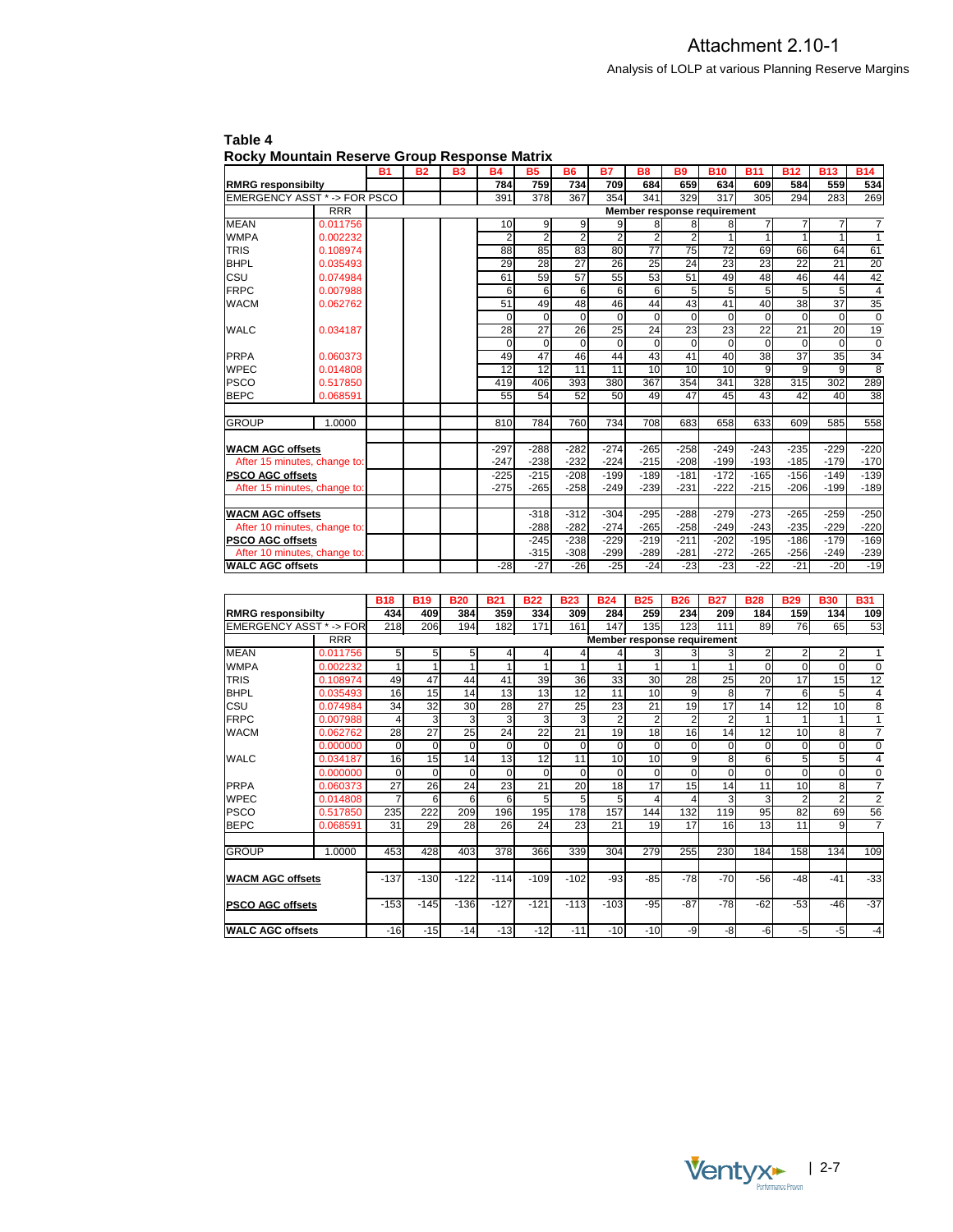| <b>PSCo Units &gt; 200 MW</b> | <b>Capacity MW</b> | <b>RMRG Contingency</b><br><b>Assistance MW</b><br>(shadow station) |
|-------------------------------|--------------------|---------------------------------------------------------------------|
| Comanche3                     | 784                | 391                                                                 |
| RockyMontCC2                  | 601                | 301                                                                 |
| Pawnee1                       | 505                | 253                                                                 |
| Cherokee4                     | 352                | 179                                                                 |
| Comanche <sub>2</sub>         | 335                | 171                                                                 |
| Comanche1                     | 325                | 167                                                                 |
| RockyMontCC1                  | 259                | 135                                                                 |
| FSV <sub>2</sub>              | 252                | 132                                                                 |
| FSV3                          | 230                | 121                                                                 |
| FSV <sub>1</sub>              | 226                | 119                                                                 |
| Plainsend <sub>2</sub>        | 224                | 118                                                                 |

#### <span id="page-13-0"></span>**Table 5 RMRG Contingency Assistance for PSCo Units Greater than 200 MW**

### **2.7.1 Modeling the RMRG Support**

For each PSCo units  $\geq 200$  MW, Table 5, Ventyx modeled a corresponding RMRG support unit called a shadow station. The size of each RMRG shadow station was determined by the actual plant size and the corresponding assistance available as reported in Table 5.

To reflect the fact that each RMRG shadow station may only be called upon during its parent station's outage event, PaR Rules of Existence (Rule Groups) modeling was utilized. Rule Group modeling included assigning each of the RMRG Shadow Units to a Rule that tells PaR the RMRG unit can exist to help serve load only if the parent station is on outage.

Since only the largest station during overlapping outages receives the RMRG contingency assistance, a Rule Group hierarchy of RMRG shadow stations was implemented to ensure only the largest contingency was called upon.

Under the terms of the RMRG, pool members are required to provide contingency assistance to PSCo, if requested, for up to two hours for each qualifying contingency event. To reflect this real-life constraint, Ventyx modeled the RMRG Shadow Units as "limited energy" stations. For each of the RMRG shadow stations Ventyx input a weekly energy limit equal to 2 times the MW rating of the shadow unit (i.e., 2-hours of full load operation). Once the RMRG unit is been called upon in the modeling, it will not be available again for contingency assistance until the next outage. As a limited energy station, PaR will attempt to choose the best hours to run limited energy RMRG shadow station based on dispatch economics. For instance, if a 300 MW PSCo plant is tripped off-line at 12 am and is forced out for the week, PaR will not immediately activate the RMRG shadow station but rather will attempt to save the limited energy from the shadow unit for peak hours or for hours where energy not served exists. In other words, because the RMRG shadow stations are modeled with such a high cost of operating (i.e. just below the cost of ENS), the units will only be run when there would otherwise by ENS, and the units will only run for two hours following each outage. This methodology allowed the RMRG unit to be available to contribute generation assistance to PSCo after the

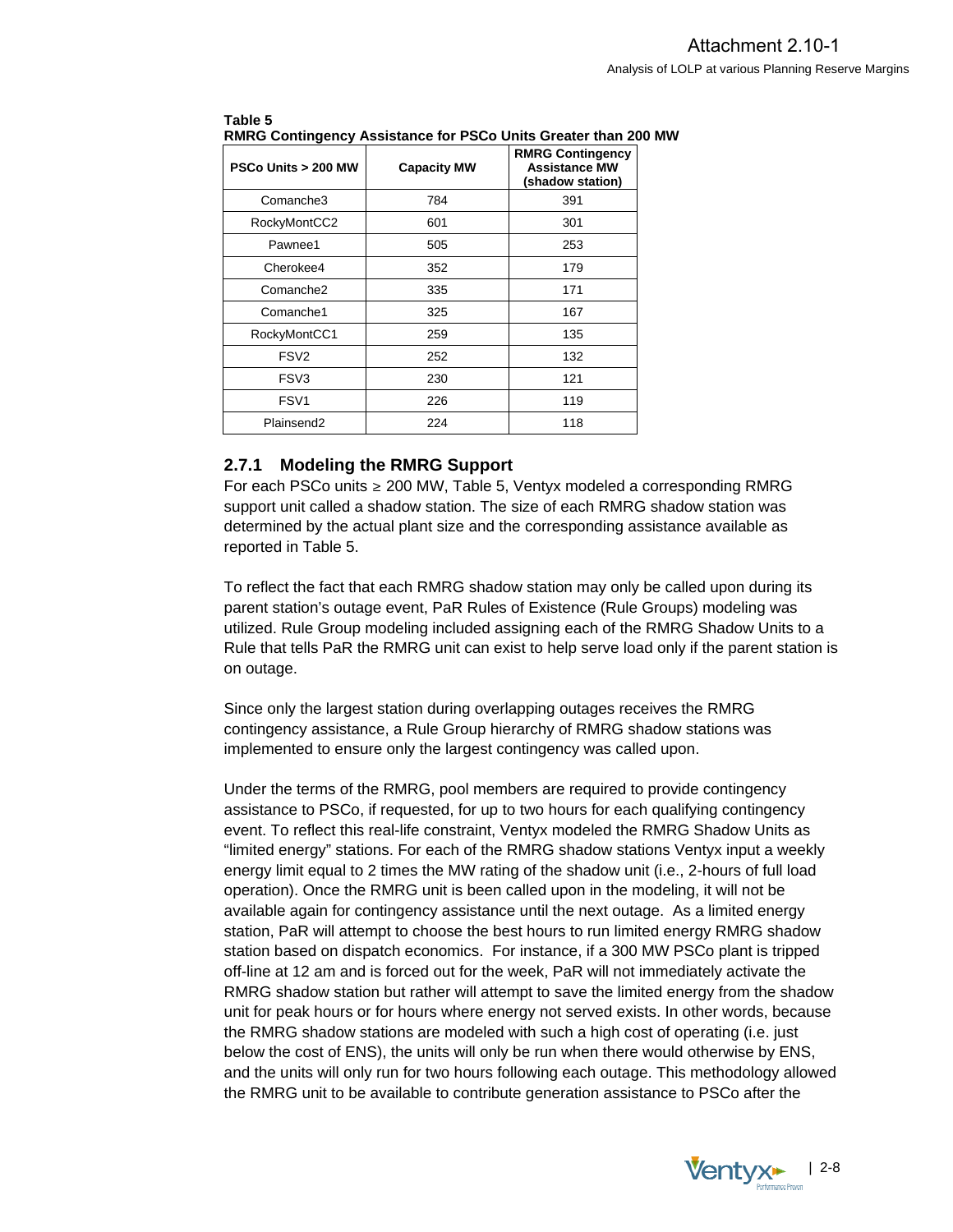<span id="page-14-0"></span>station goes on forced outage and only during an ENS event. This limited energy methodology meets the two hour limitation of the RMRG but has a shortcoming in that it provides the two hours of generation support during the highest marginal energy cost hours. Given that high marginal energy costs typically occur during hours when system load is at it's highest, this means that the reliability contribution provided by the two hours of RMRG support is likely somewhat overstated in the PaR modeling To understand the potential magnitude by which the RMRG support might be overstated, a sensitivity was performed in which the RMRG units were excluded from the analysis. The results of this sensitivity showed the generation support provided by the RMRG acts to reduce the Planning Reserve Margin from approximately 17.8% to 16.3% or 1.5%. From this we can see that the limited energy methodology used to represent the RMRG support is likely to be a small factor in the overall reserve margin level required for the system (i.e., it is probably a small part of the 1.5% total impact of the RMRG support).

#### **2.8 TRANSMISSION LIFELINE - NON PSCO IMPORTS**

PSCo is interconnected with the Western Interconnect (WECC reliability council area) and expects that in an emergency situation it can utilize these interconnections to import additional power supplies into its system. The exact quantity of additional power supply is dependent on the availability of unused transmission capacity. PSCo estimates that it will have access to roughly 200 MW plus or minus 50 MW of unused transmission capacity during peak load periods. The reliability benefit of this transmission import capability was included in this analysis through the representation of an additional 200 MW of imports with Monte Carlo draws around plus or minus 50 MW.

Model runs were also performed without this 200 MW of import capability. These runs allowed PSCo to isolate the contribution that this 200 MW of import capability provides to the system through a reduction in the required planning reserve. As reported in Section 3 below, from this sensitivity run it was found that the existence the 200 MW Transmission LIFELINE allows reducing the Planning Reserve Margin from approximately 19.2% to 16.3% while maintaining the LOLP at 1-day-in-10-years.

#### **2.9 USING A GENERIC GAS TURBINE AS A PROXY FOR INCREASING PLANNING RESERVES AT THE MARGIN**

In order to perform this study, it was necessary to run the stochastic analysis at several different levels of planning reserve. For example if additional resources need to be added to the model in order to move the Planning Reserve Margin level from 10 percent to 12 percent and so on. The resource used to incrementally increase Planning Reserve Margin needs to be (a) highly reliable as a supply source and (b) relatively low cost to acquire since it will likely used at a very low capacity factor. While there are numerous supply technologies available for increasing supply, the reasonable supply unit to use for this purpose is a simple cycle GT.

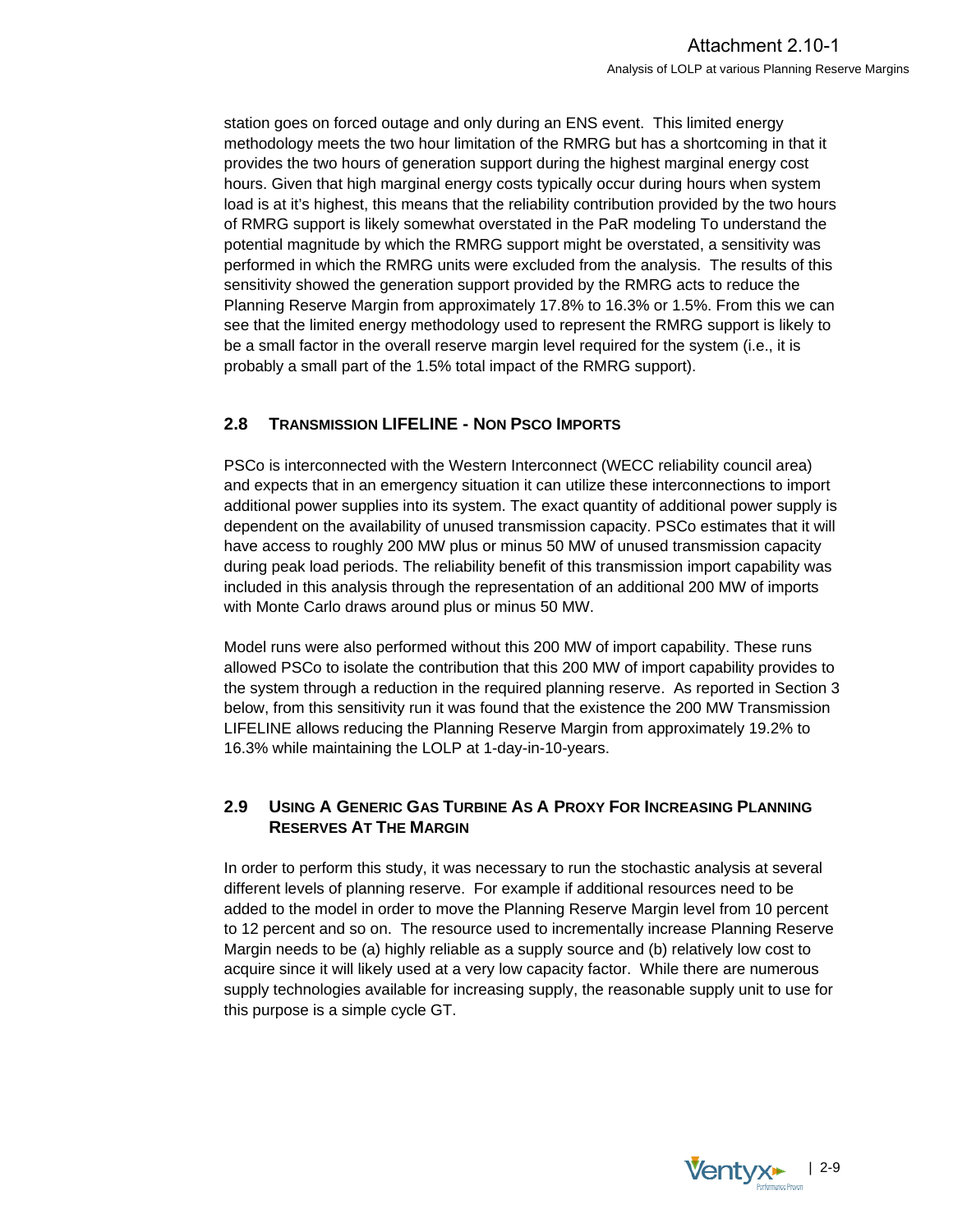### <span id="page-15-0"></span>**2.10 DETERMINATION OF LOLP**

The LOLP analysis methodology Ventyx applied in this study is a marked improvement over traditional methods for determining LOLP. Where, in the past, company's often computed an annual LOLP index as the summation of daily probabilities (often termed the "daily risks") over the entire year being studied, Ventyx computes LOLP based on a stochastic production cost model simulation where all relevant factors and uncertainties are included in the simulation. The analysis predicts both the probability of not serving a specific amount of load, and in addition provides insights into the dimension and amount of energy that would not be served—referred to as unserved energy or expected unserved energy (EUE). The Ventyx LOLP methodology calculates LOLP for each hour where the LOLP is the probability that available generation capacity in a given hour is less than the system load. The primary measurement used in accessing resource adequacy in this analysis is Loss of Load Hours (LOLH), which is typically used in the energy industry. Generally, if a utility's loss of load hours is not greater than or equals 1 day-in-10-years (or 2.4 hours in 1 year), it is seen as a reliable system. Unserved Energy (aka Energy Not Served…ENS) results in the model if on a particular hour the model is unable to find sufficient supply to meet the load plus the required operating reserve margin. If that happens on an hour, then this is counted as one LOLH. For LOLH counting purposes, there is a single LOLH if on an hour the load is not met. The counting is the same if the unserved load is 1 MW or if it is, for example, 200 MW. Given multiple iterations of the study year (with different Monte Carlo draws on loads and unit forced outages, etc), the metric used for this LOLP study is the average number of hours of LOLH over the 100 iterations. So if there are 99 iterations with zero LOLH and one iteration with 100 LOLH, then the expected (average) LOLH for the 100 iterations for this year is 1 LOLH. As indicated above, and average LOLH of 2.4 hours in the 1 year analysis is considered to be 24 LOLH hours in 10 years or 1 day in ten years.

For purposes of this study, Ventyx analysis looks for that Planning Reserve Margin level that will provide a 1-day-in-10-year LOLP.

#### **2.10.1 Calculating The Planning Reserve Margin**

A number of questions arise when the objective is calculating an accurate Planning Reserve Margin for a system.The common method of calculating Planning Reserve Margin is represented by the following equation:

> [(Resources - Peak Load] (Peak Load )

Peak Load: Peak load is generally the needle peak load of the control area. In this study, where PSCo is modeled as a single zone, the peak hour for the entire system occurs in July.

Resources: The peak capacities of thermal and hydro stations that are in PSCo are included in the calculation except for Cabin Creek Pumped Storage which is counted at 210 MW. Wind capacity is counted at 12.5% of nameplate rating. Interruptible loads and demand side management programs are included as resources but for load and resource balance purposes, they are subtracted from the peak load.

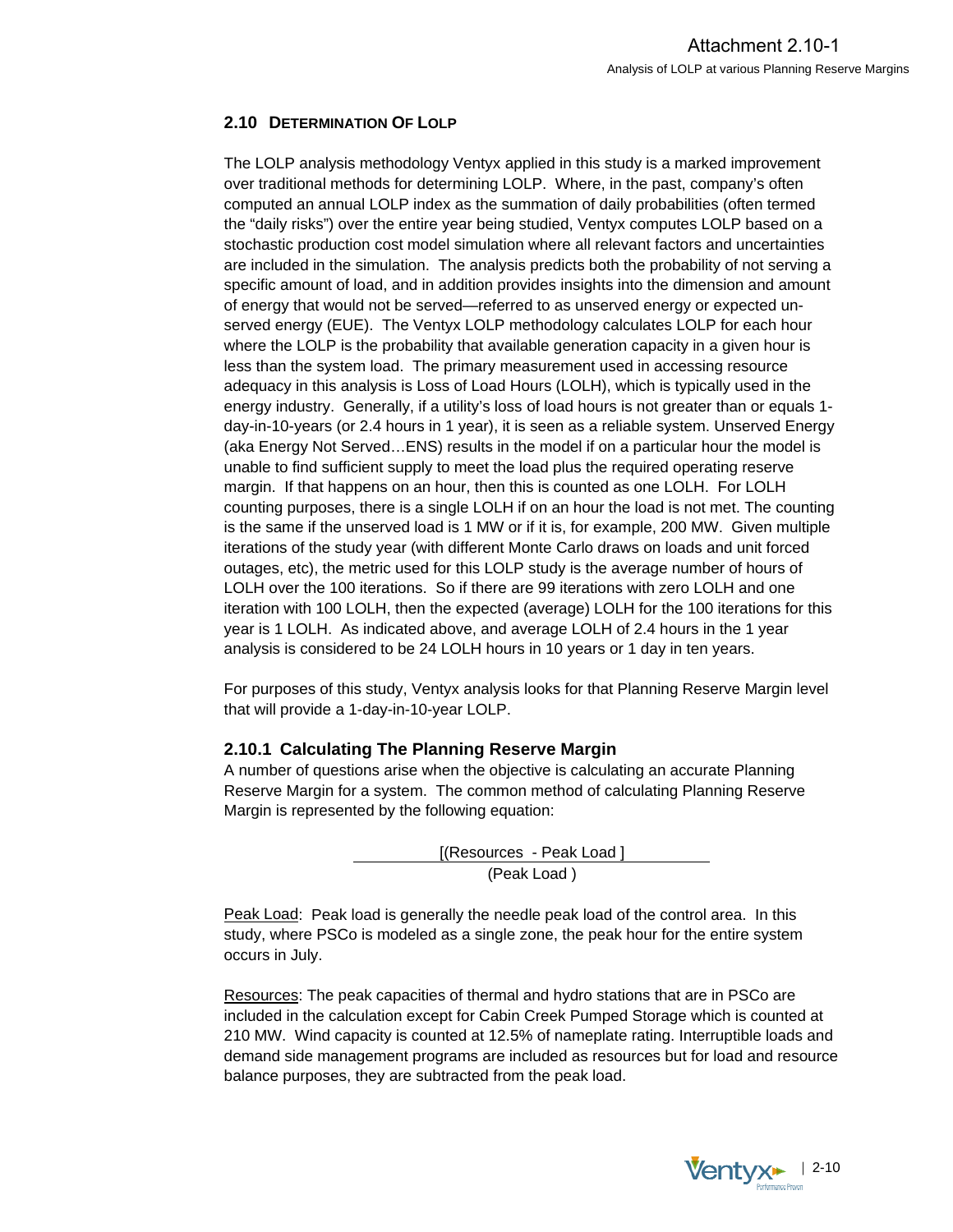| 2013 L&R                                                                                     | МW     | <b>LOLH</b> |
|----------------------------------------------------------------------------------------------|--------|-------------|
| Peak Load 50th percentile                                                                    | 7310   |             |
| interruptible loads                                                                          | $-401$ |             |
| <b>Firm Peak Obligation</b>                                                                  | 6909   |             |
| Net Dependable Capacity from Table I above not including<br>CT 129A and not including FSV CT | 7410   |             |
| NET Planning Reserve Margin in 2013 without CT 129A                                          | 7.3%   |             |
| <b>Needed Operating Reserves</b>                                                             | 5.7%   |             |
| <b>Effective Starting Point Planning Reserve Margin</b>                                      | 13.0%  | 69.8        |
| Recommended Reserve Margin -- 1 day in 10 years                                              | 16.3%  | 24.0        |

#### <span id="page-16-0"></span>**Table 6 2013 PSCo Expected Reserve Margin**

The conclusion of this LOLH is that a 16.3% PRM is needed to provide a 1 day in 10 year LOLP. This level is determined by performing analysis that does not interrupt load until the operating reserve drops below zero.

Table 7 in section 2.11 below reflects the loads and resources in the year 2013 for PSCo currently planned, but without the assumed generic CT 129A and without the new FSV CT units. This was the starting point for the LOLP analysis in this report. The generic CT 129A and FSV CT units were removed to assure that the starting analysis results in a LOLP that was greater than one-day-in-10 years. That staring point as indicated above resulted in a LOLH of 69.8 hours. A one-day-in-10 years would have an LOLH of 24.0 hours. To achieve that, Ventyx then started adding gas turbines until it found the level of Planning Reserve Margin that resulted in a LOLP of one-day-in-10 years.

#### **2.11 ANALYSIS STARTING POINT OPERATING RESERVE MARGIN**

For year 2013, PSCo estimates it will be required to maintain approximately 419 MW of operating reserves as its portion of the RMRG reserve obligation. If operating reserves fall below 419 MW, PSCo would likely curtail load if it cannot arrange for additional power supplies. The PaR model used to perform this LOLP analysis, however, is not capable of curtailing load (i.e., registering unserved energy) and enforcing an operating reserve requirement. The model will only register unserved energy events in hours where the sum of all generation resources operating at their full capability is less than the load on the system and there is energy not served.

To account for this PaR model limitation, it is necessary to add "operating reserves" to the "planning reserve" level included in the model run that produces a 1-day-in-10-year level of reliability. Based on the 2013 peak load forecast of 7,310 MW, the 419 MW operating reserve requirement represents  $5.73\%$  (419 MW/7,310 MW = 0.0573) that must be added to the model results. As summarized in Section 3 below, the starting point for the PSCo Planning Reserve Margin analysis is a 13.0% starting reserve level that resulted in an LOLH of 69.8, which is 2.9-days-in-10-years  $(69.8 / 24$  hours = 2.9 days) as shown in the table above. To determine an expected LOLP of 1-day-in-10-year LOLP, Ventyx added 210 MW of generic CT generation and found a LOLP of slightly higher than 1-day-in-10-years, or 26.9 hours. This level equates to a Planning Reserve Margin of 16%. Ventyx then added another 60 MW of CT capacity which is a Planning Reserve Margin of 17% and found a LOLP of less than 1-day-in-10-years, or 17.7 hours.

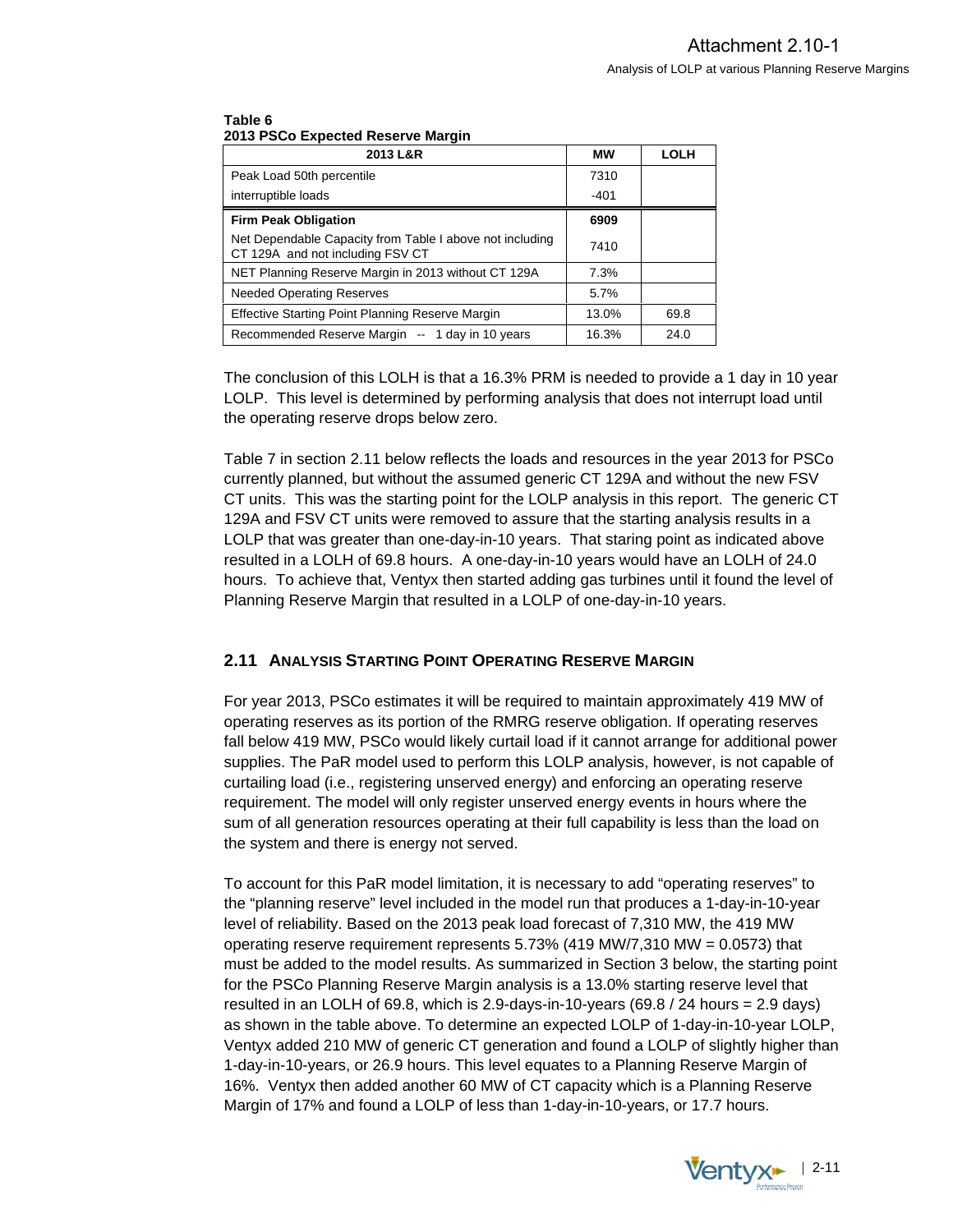Interpolating between these two LOLP values determines a Planning Reserve Margin of 16.3% equates to a target 1-day-in-10-years LOLH of 24.0 hours. This interpolation to a one-day-in-10-years indicates PSCo's Planning Reserve Margin should be 16.3%.

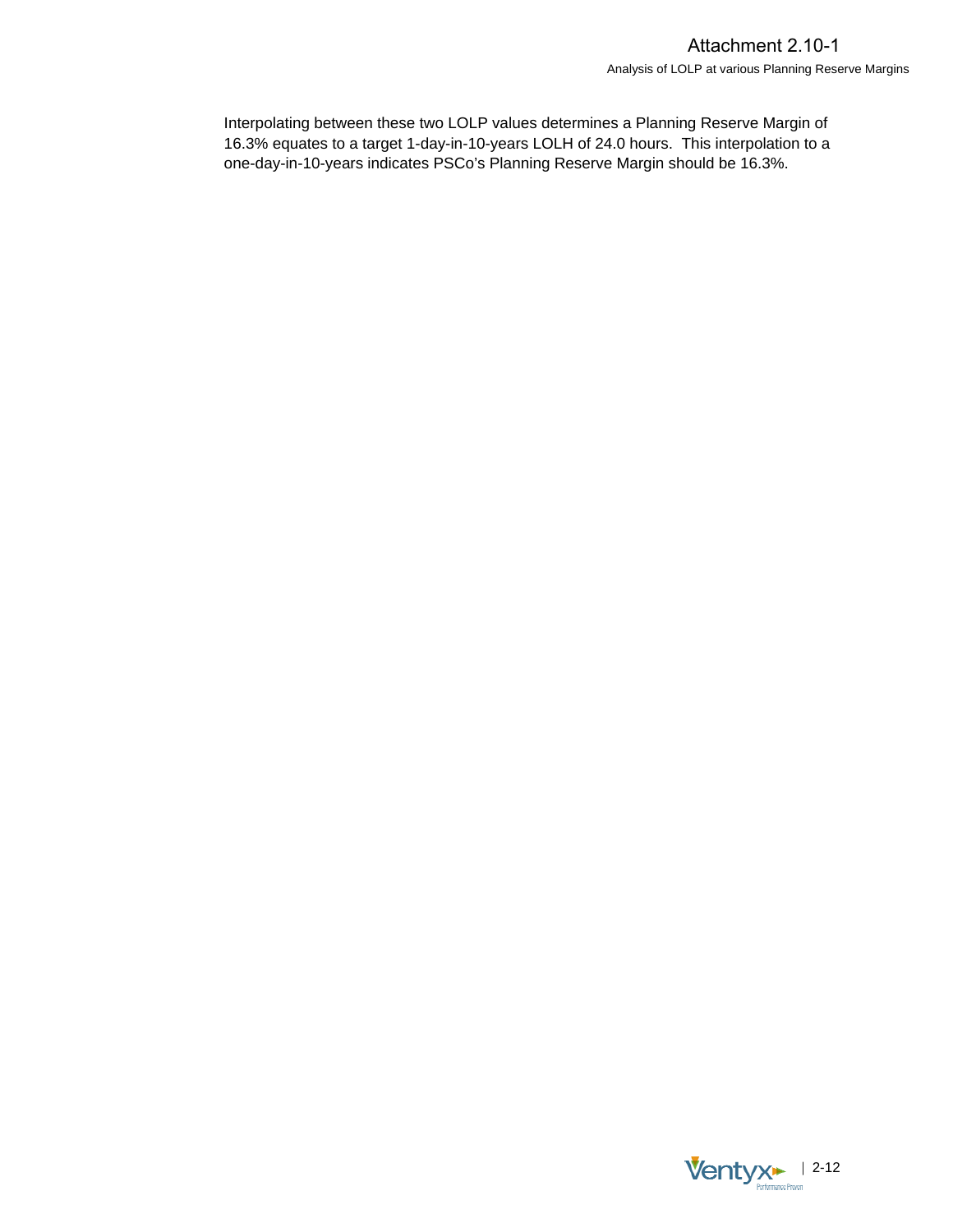# <span id="page-18-0"></span>**3 ANALYSIS RESULTS**

The goal of this LOLP analysis was to determine the Planning Reserve Margin for the PSCo system that would achieve an LOLP of 1 day in 10 years or, an Energy Not Served (LOLH) of 24 hours in 10 years (or 2.4 hours in one year). Table 7 contains a summary of the relationship between reserve margin and LOLH, both with and without 200 MW of transmission lifelines (i.e., transmission capacity held for use in accessing additional power supplies on short notice). All reserve margin values in Table 7 include the effects of operating reserve requirements.

**Table 7 LOLP Results Summary** 

| <b>Reserve Margin</b><br>(no transmission<br>lifelines) | Reserve Margin<br>(with 200 MW<br>transmission<br>lifeline) | LOLH (hrs in 10 Years) |
|---------------------------------------------------------|-------------------------------------------------------------|------------------------|
| 16%                                                     | 13%                                                         | 69.8                   |
| 18%                                                     | 15%                                                         | 39.6                   |
| 19%                                                     | 16%                                                         | 26.9                   |
| 20%                                                     | 17%                                                         | 17.7                   |
| 22%                                                     | 19%                                                         | 7.9                    |
| 24%                                                     | 21%                                                         | 1.8                    |

Figure 3 below is an illustration of the LOLH / Energy Not Served values provided in Table 7 as a function of reserve margin level. By interpolation a reserve margin of 16.3% (with 200 MW transmission lifeline) yields 1-day in 10 years level of LOLH



**Figure 3 Expected Hours of Energy Not Served**